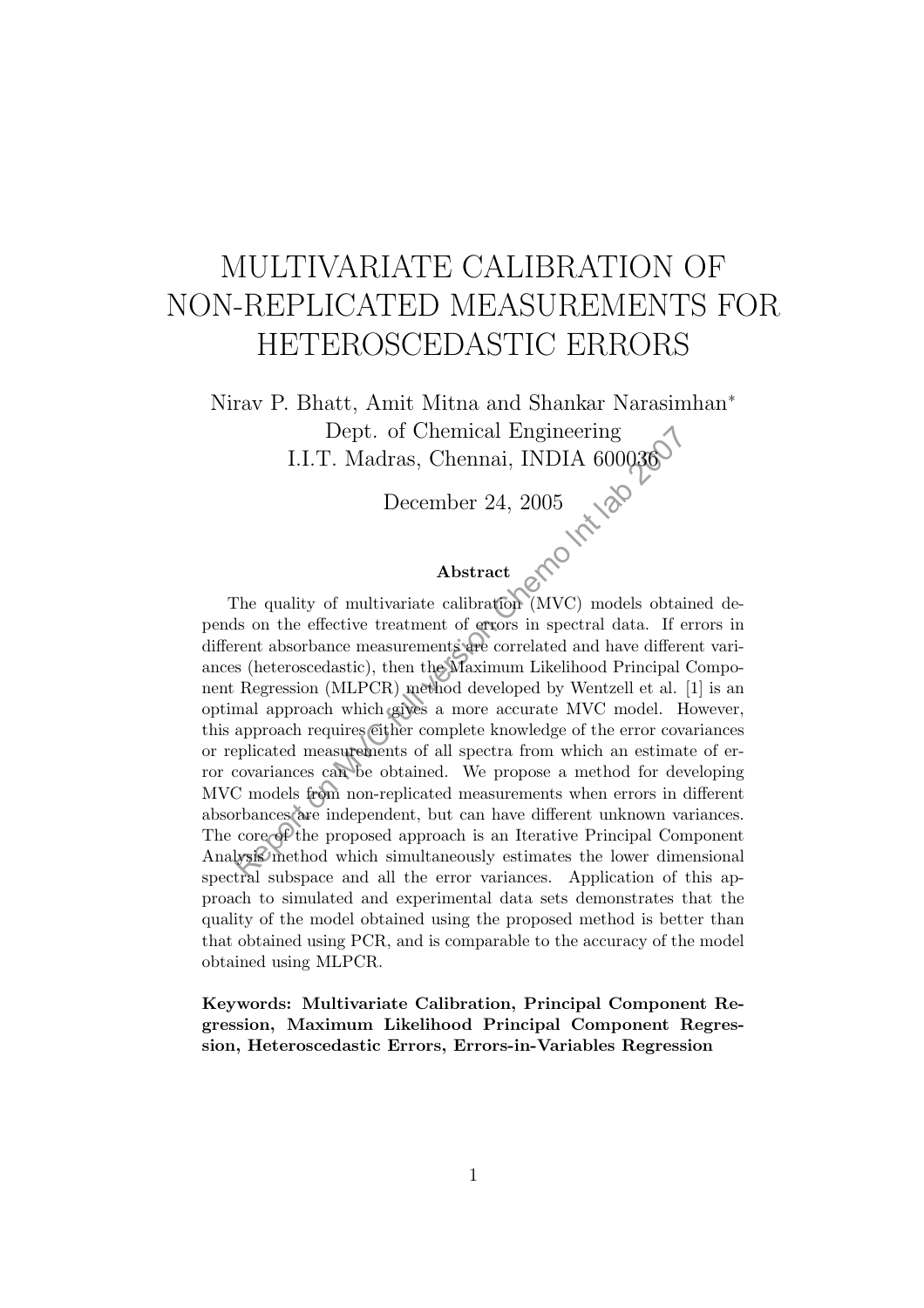# 1 Introduction

Multivariate calibration (MVC) methods are routinely used for analysis of chemical mixtures. One of the important applications of MVC in chemometrics is the development of a model relating properties of a chemical mixture, such as its composition, to its spectroscopic measurements (absorbances). A variety of methods have been proposed for this purpose. Among them, Principal Components Regression (PCR) is one of the oldest and widely used method.

The development of a multivariate calibration model using PCR is a twostep process. In the first step, Principal Components Analysis (PCA) is used to estimate a lower dimension subspace from the measured absorbance spectra of a set of mixtures. The measured absorbance spectra are projected on to this subspace and their scores are obtained, where the scores are the weights used to represent the projections in terms of the basis chosen for the subspace. In the second step a multivariate linear regression model is developed between the concentrations of the calibration mixtures and their scores. Using this model, the concentration of any new mixture can be estimated from its measured absorbance spectra. reproposed for this purpose. Among them, Principal Cone<br>PCR) is one of the oldest and widely used method.<br>
evelopment of a multivariate calibration model using P<br>
ess. In the first step, Principal Components Analysis (For

The quality of a MVC model depends on how well the errors in both the spectral and concentration measurements are modelled and taken into account. It is well known that if the errors in different absorbances are assumed to be independent and normally distributed with identical variances (homoscedastic), then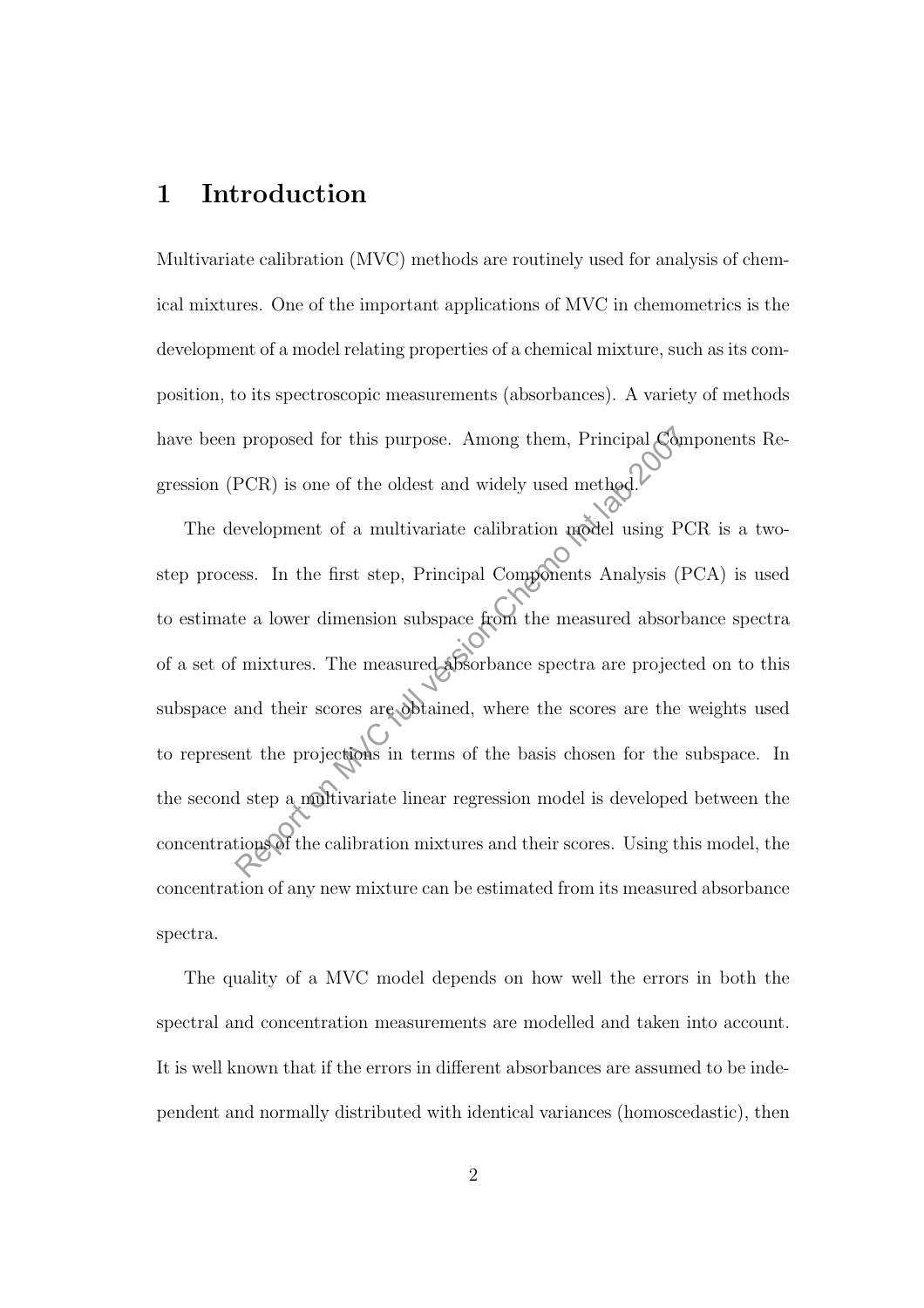the maximum likelihood estimate of the true subspace is obtained using PCA [2]. Furthermore, in the second step of PCR, the regression model is a maximum likelihood estimate under the assumption that the scores are free of errors and only the concentration measurements contain errors. If errors in different absorbance measurements have different variances and are correlated, then by taking them into account, Wentzell et al. [3] demonstrated that a more accurate estimate of the true subspace can be obtained. The method they developed for this purpose was called Maximum Likelihood PCA (MLPCA). Wentzell et al. [1] used MLPCA as the first step of the PCR algorithm and developed the Maximum Likelihood PCR (MLPCR) method, and showed that significant improvement in the predictive ability of the resulting  $\mathbf{r}_\mathbf{S}$  regression model is obtained. of the true subspace can be obtained. The method blue<br>ose was called Maximum Likelihood PCA (MLRCA). Wen<br>CA as the first step of the PCR algorithm and developed t<br>i PCR (MLPCR) method, and showed that significant im<br>tive a

MLPCA, and consequently MLPCR, requires all error variances and their correlations to be known  $\mathbb{Q}$  priori. Typically, this requires replicate measurements of all spectra to be made. From these replicates, an estimate of the error variances and correlations can be directly obtained. In many applications, such replicate measurements may not be available or it may require significant amount of time and resources to perform replicate measurements. It would be advantageous if the error variances and correlations can be estimated simultaneously along with the true subspace from a data set, which does not contain replicate measurements. Recently, Narasimhan and Shah [4] developed a new variant of PCA, known as Iterative Principal Component Analysis (IPCA) which can es-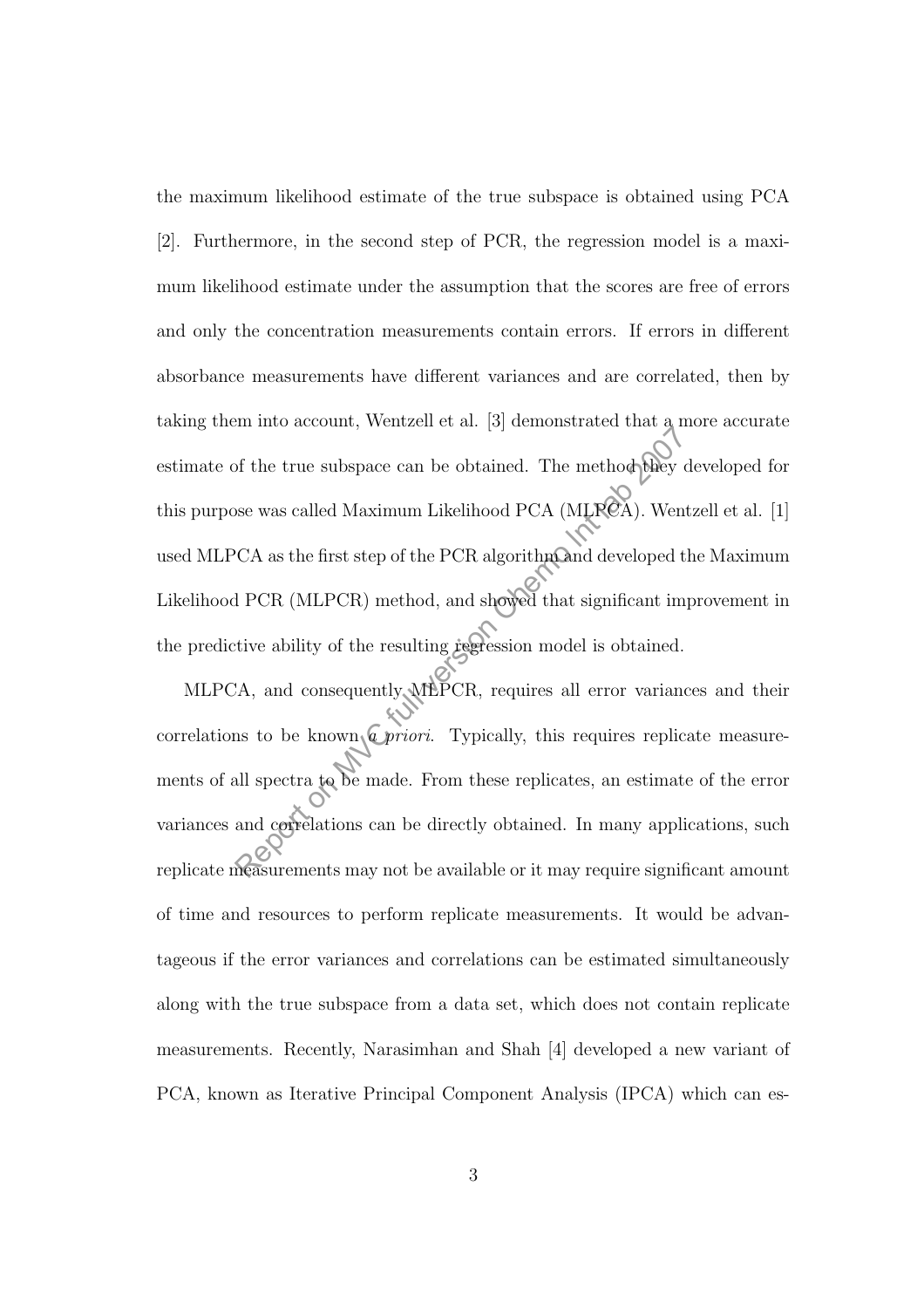timate the error covariance matrix and the true data subspace simultaneously. It may be noted, that in the simple case when all errors are independent and have identical variances, then the subspace can be estimated using PCA and the error variance can be estimated from the residuals, without the need for replicate measurements. The IPCA method, on the other hand, can be used to obtain an optimal estimate of the subspace and the error variances, even if the errors are heteroscedastic. IPCA also possesses the following two important theoretical properties.

- It is invariant to any scaling of the data.
- If the dimension of true data subspace is unknown, then it can be exactly estimated by examining the eigenvalues obtained at convergence of the method.

The purpose of this paper is to evaluate the use of IPCA method in developing multivariate calibration models, when errors are heteroscedastic and replicate measurements are unavailable. In particular, we focus on the development of multivariate calibration models for relating concentrations of chemical mixtures with their spectra. The quality of the model developed is evaluated by benchmarking it with the model developed using MLPCR on simulated as well as on an available experimental data set which contains replicated measurements. The results clearly demonstrate, that when replicate measurements are unavailable, then the proposed method can be used to develop a high fidelity Scedastic. IPCA also possesses the following two importance secedastic. IPCA also possesses the following two importance is univariant to any scaling of the data. CRO NAVC function control in the examining the eigenvalues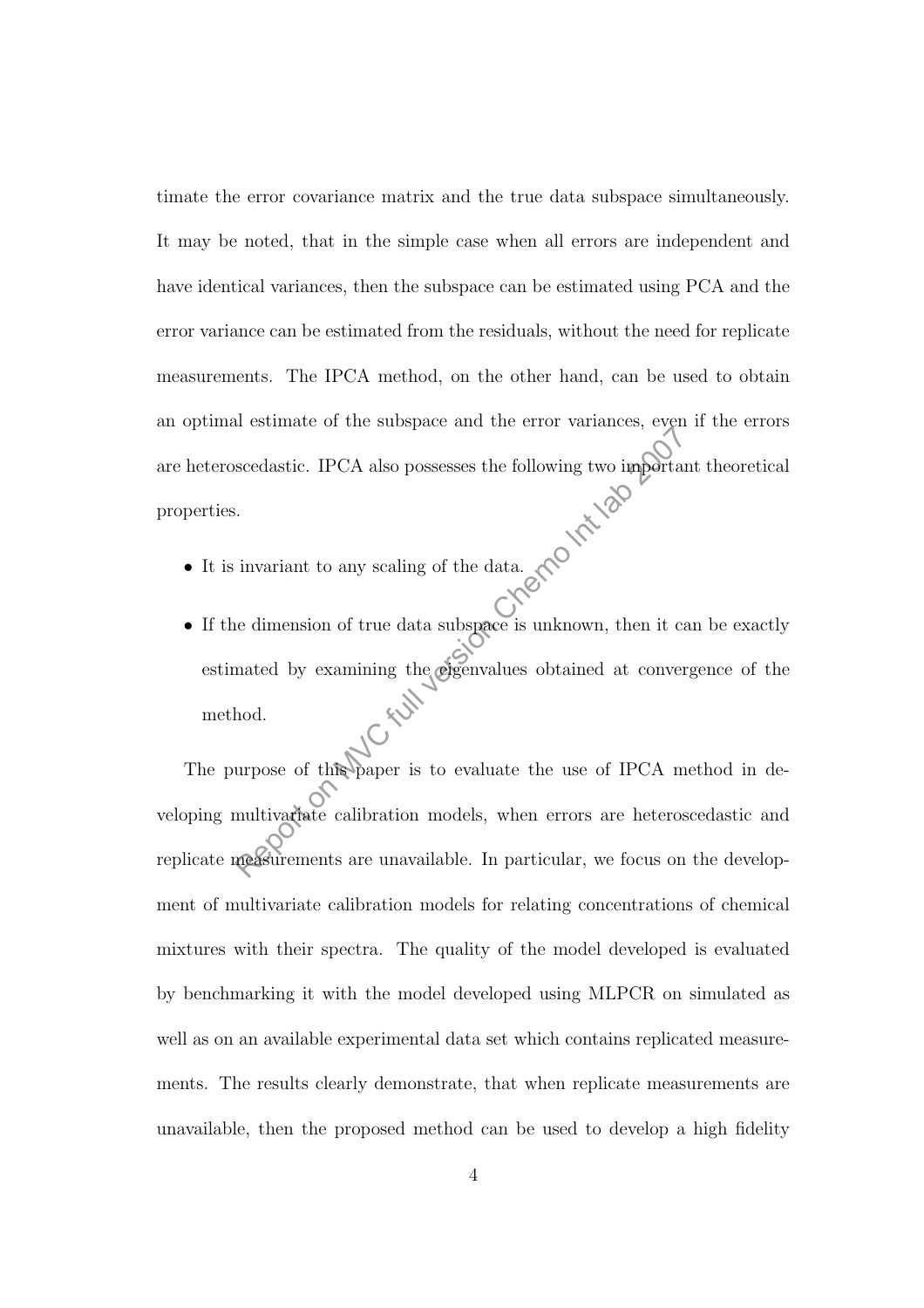MVC model, which is almost as good as the model developed using MLPCR. The results also clearly show that it is more important to take the variation of error variances along wavelength direction, rather than along mixture direction. Lastly, it is also demonstrated that when replicate measurements are available, the simple technique of using the average of the replicates to develop the MVC

## 2 Theory

### 2.1 Problem Formulation

model can itself lead to a significant improvement in the quality of the model.<br> **2.1 Problem Formulation**<br>
We focus: We focus initially on the first step in the development of a multivariate calibration model using PCR, which is concerned with estimating the true data subspace from noisy measurements. Let  $y_t(\mathcal{G})$  :  $m \times 1$  represent the true values of m variables at the sampling index j. Let these variables be linearly related by  $p$ independent equations given by Report of a multivariant method of a significant in the development of a multivarial intially on the first step in the development of a multivarial ang PCR, which is concerned with estimating the true of y measurements. L

$$
Ay_t(j) = 0\tag{1}
$$

where A:  $p \times m$  is a constraint matrix. The rows of A form a basis for a p dimensional subspace of  $R<sup>n</sup>$ . Equation 1 implies that the true data vectors  $y_t(j)$ lie in a  $(m - p)$  dimensional subspace of  $R<sup>n</sup>$ , orthogonal to the row space of A.

At each sampling index j, measurements  $y(j)$  of all the variables corrupted by random noises are available which can be written as:

$$
y(j) = y_t(j) + \epsilon(j)
$$
\n<sup>(2)</sup>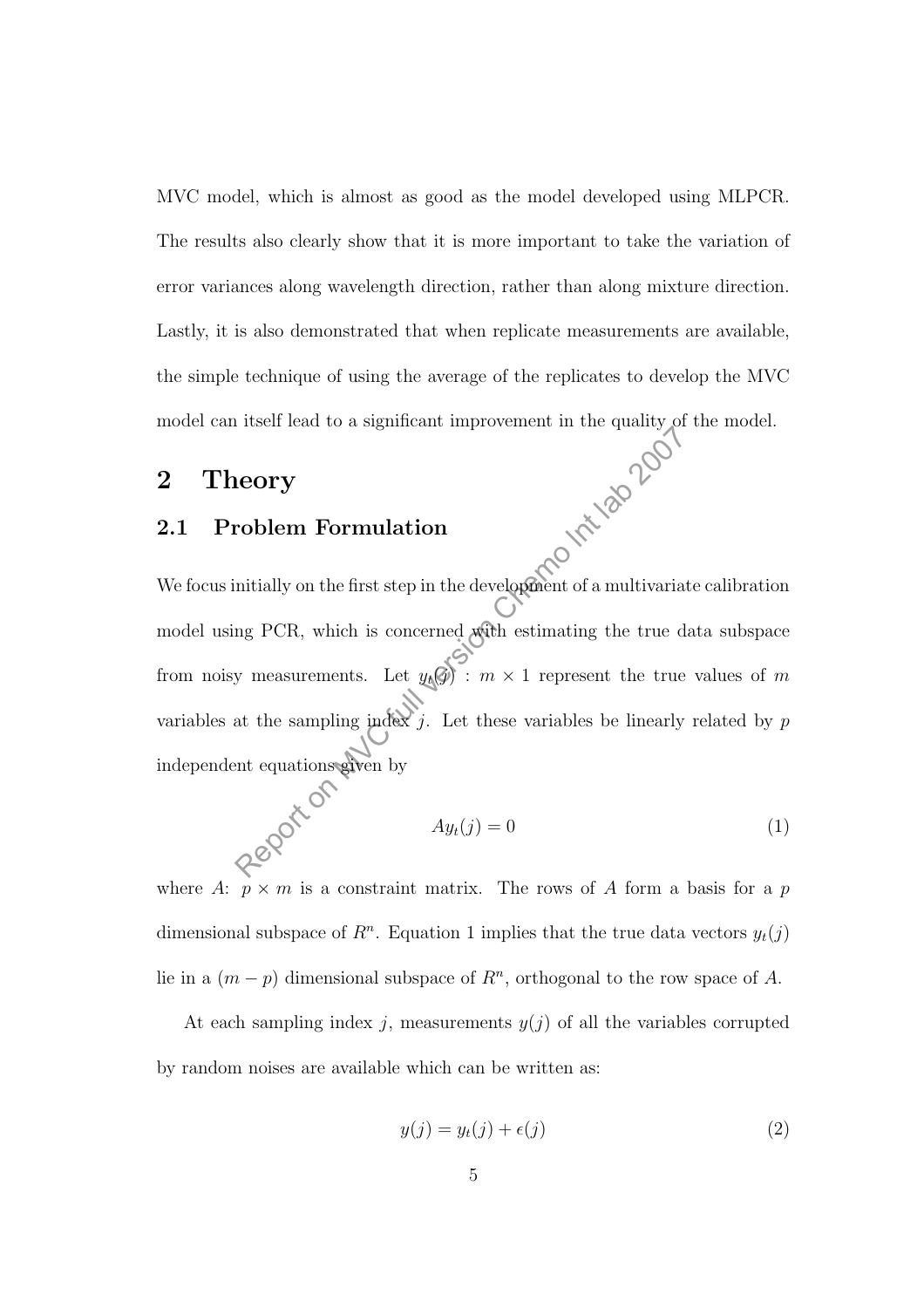If we have n such measurement vectors, then we can construct a  $m \times n$  matrix Y as

$$
Y = [y(1), y(2), \dots, y(m)]
$$
 (3)

In the case of spectroscopic data, either the rows or columns of  $Y$  can represent the spectra of a mixture. For the sake of definiteness, we take each row  $i$  of the data matrix to be the absorbance spectra of a mixture *i* measured at *n* wavelengths. Then, each column of the data matrix represents the absorbances of  $m$  mixtures at a particular wavelength. Typically, the number of mixtures used in developing the calibration model is much less than the number of wavelengths at which the absorbances are measured, and thus the rank of the data matrix is  $m$ . matrix to be the absorbance spectra or a mixture  $i$  m<br>hs. Then, each column of the data matrix represents the<br>ures at a particular wavelength. Typically, the mimber of r<br>ing the calibration model is much less than the nu

We assume that the random error vectors,  $\epsilon(j)$ , are mutually independent and follow a multivariate normal distribution with mean zero and covariance matrix  $\Sigma_{\epsilon}$ , that is,

$$
E[\epsilon(j)\epsilon^T(k)] = 0 \quad \forall \ j \neq k \tag{4}
$$

$$
\epsilon(j) \sim \mathcal{N}(0, \Sigma_{\epsilon}) \tag{5}
$$

The random errors are also assumed to be independent of true values of measurements. Properties 4 and 5 imply that the errors can be correlated and can have different variances either along the mixture direction or along the wavelength direction (depending on the interpretation of the measurement vectors) but not both. Such a condition on the error covariance structure is also referred to as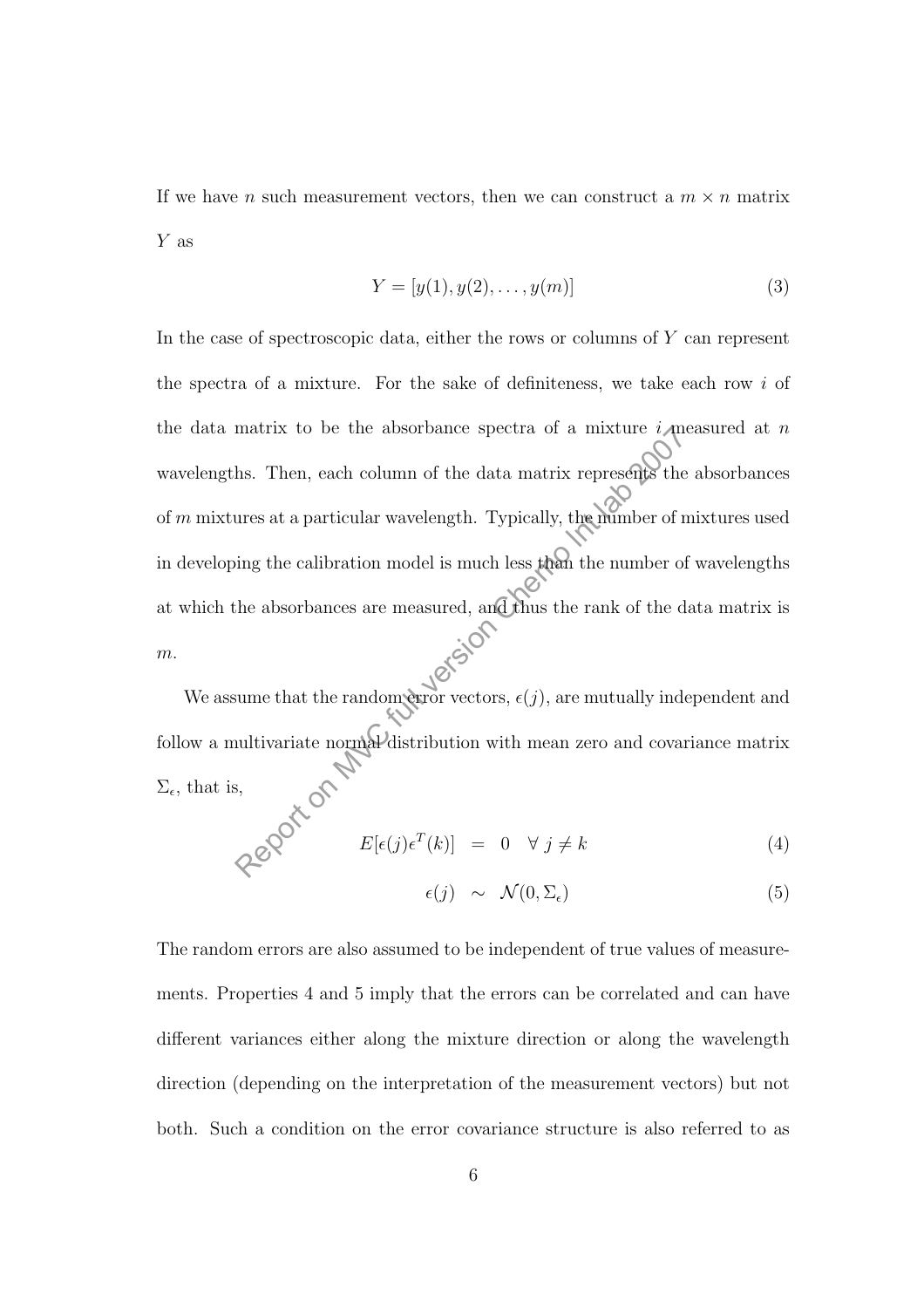variation along one mode [5]

Given the measured data matrix, the objective is to estimate the  $(m - p)$ dimensional subspace of  $R<sup>n</sup>$  in which the true data vectors lie, and an estimate of the p dimensional subspace of  $R<sup>n</sup>$  orthogonal to it which corresponds to an estimate of the row space of  $A$ . It may also be noted, that regardless of the method used, we will only be able to estimate an arbitrary basis for each of these subspaces. In the following subsections we review how PCA is used to estimate a basis for the true data subspace and use this to motivate the development of our proposed approach.

## 2.2 Principal Component Analysis

In PCA, an orthonormal basis for the true data subspace is estimated from the orthonormal eigenvectors of the covariance matrix of Y. These orthonormal eigenvectors can be obtained using the truncated singular value decomposition (svd) of the data matrix  $Y$ , which is given by. Report on MVC function we review how PCA is used approach.<br>
The the true data subspace and use this to motivate the dependent.<br>
Fincipal Component Analysis<br>
and orthonormal basis for the true data subspace is estimated ap

$$
svd(Y,m) = USV^T
$$
 (6)

where  $U : m \times n$  and  $V : n \times m$  are orthonormal matrices, and  $S : m \times m$  is a diagonal matrix containing the non-zero singular values. It can be shown that the columns of U are normalized eigenvectors of  $YY<sup>T</sup>$ , the diagonal elements of  $S$  are the square root of the eigenvalues, and the columns of  $V$  are normalized eigenvectors of  $Y^T Y$ . Since the rank of Y is m, the number of non-zero singular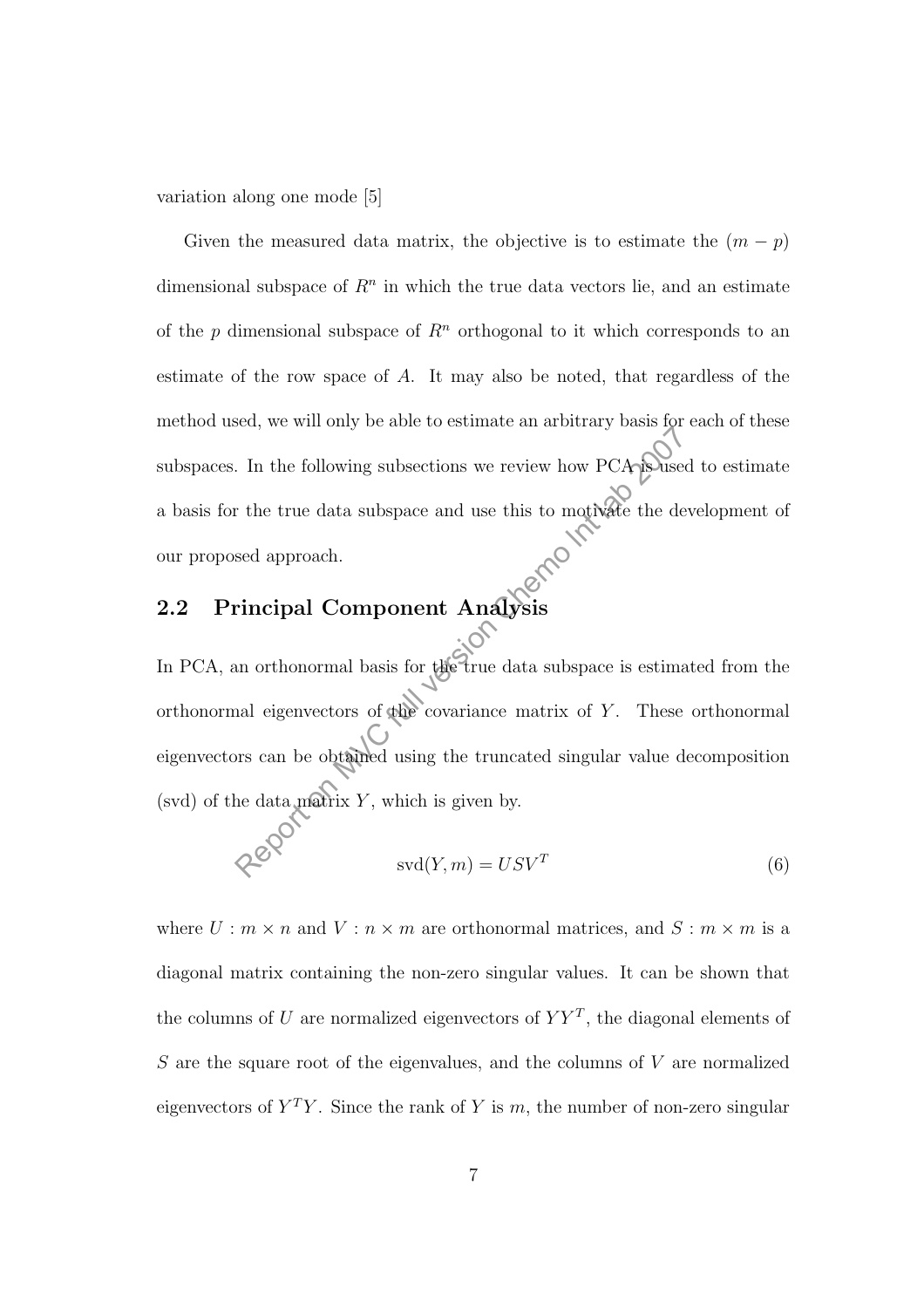values will also be  $m$ . Generally, the elements of  $S$  are arranged in decreasing order of singular values. Equation 6 can also be written as

$$
svd(Y) = U_1 S_1 V_1^T + U_2 S_2 V_2^T
$$
\n(7)

where  $U_1$ ,  $S_1$  and  $V_1$  correspond to the first  $(m-p)$  largest singular values, while  $U_2$ ,  $S_2$ , and  $V_2$  correspond to the smallest p singular values. Then, the columns of  $U_1$  is a basis for the  $(m - p)$  dimensional estimated mixture subspace, the columns of  $V_1$  is a basis for the estimated spectral subspace, and the columns of  $U_2$  is a basis for the row space of A, which is orthogonal to the true mixture subspace. basis for the  $(m - p)$  dimensional estimated mixtures<br>of  $V_1$  is a basis for the estimated spectral subspace, and<br>basis for the row space of  $A$ , which is orthogonal to the<br>be shown that the above estimate is also the solu

It can be shown that the above estimate is also the solution of the following nimization problem [2]. minimization problem [2].

$$
\mathcal{L} \mathcal{L} \mathcal{L}
$$
\n
$$
\mathcal{L} \mathcal{L} \mathcal{L} \mathcal{L}
$$
\n
$$
\mathcal{L} \mathcal{L} \mathcal{L} \mathcal{L} \mathcal{L} \mathcal{L} \mathcal{L} \mathcal{L} \mathcal{L} \mathcal{L} \mathcal{L} \mathcal{L} \mathcal{L} \mathcal{L} \mathcal{L} \mathcal{L} \mathcal{L} \mathcal{L} \mathcal{L} \mathcal{L} \mathcal{L} \mathcal{L} \mathcal{L} \mathcal{L} \mathcal{L} \mathcal{L} \mathcal{L} \mathcal{L} \mathcal{L} \mathcal{L} \mathcal{L} \mathcal{L} \mathcal{L} \mathcal{L} \mathcal{L} \mathcal{L} \mathcal{L} \mathcal{L} \mathcal{L} \mathcal{L} \mathcal{L} \mathcal{L} \mathcal{L} \mathcal{L} \mathcal{L} \mathcal{L} \mathcal{L} \mathcal{L} \mathcal{L} \mathcal{L} \mathcal{L} \mathcal{L} \mathcal{L} \mathcal{L} \mathcal{L} \mathcal{L} \mathcal{L} \mathcal{L} \mathcal{L} \mathcal{L} \mathcal{L} \mathcal{L} \mathcal{L} \mathcal{L} \mathcal{L} \mathcal{L} \mathcal{L} \mathcal{L} \mathcal{L} \mathcal{L} \mathcal{L} \mathcal{L} \mathcal{L} \mathcal{L} \mathcal{L} \mathcal{L} \mathcal{L} \mathcal{L} \mathcal{L} \mathcal{L} \mathcal{L} \mathcal{L} \mathcal{L} \mathcal{L} \mathcal{L} \mathcal{L} \mathcal{L} \mathcal{L} \mathcal{L} \mathcal{L} \mathcal{L} \mathcal{L} \mathcal{L} \mathcal{L} \mathcal{L} \mathcal{L} \mathcal{L} \mathcal{L} \mathcal{L} \mathcal{L} \mathcal{L} \mathcal{L} \mathcal{L} \mathcal{L} \mathcal{L} \mathcal{L} \mathcal{L} \mathcal{L} \mathcal{L} \mathcal{L} \mathcal{L} \mathcal{L} \mathcal{L} \mathcal{L} \mathcal{L} \mathcal{L} \mathcal{L}
$$

In the above procedure, it has been tacitly assumed that we know the dimension of the true data subspace. This assumption may be justified for the specific problem we are dealing with. The spectra of a mixture is usually a linear combination of pure component spectra. Therefore, the dimension of the true data subspace,  $(m-p)$ , will be equal to the number of species s in the mixture, which is known. However, if a common baseline spectra correction (offset) has to be applied to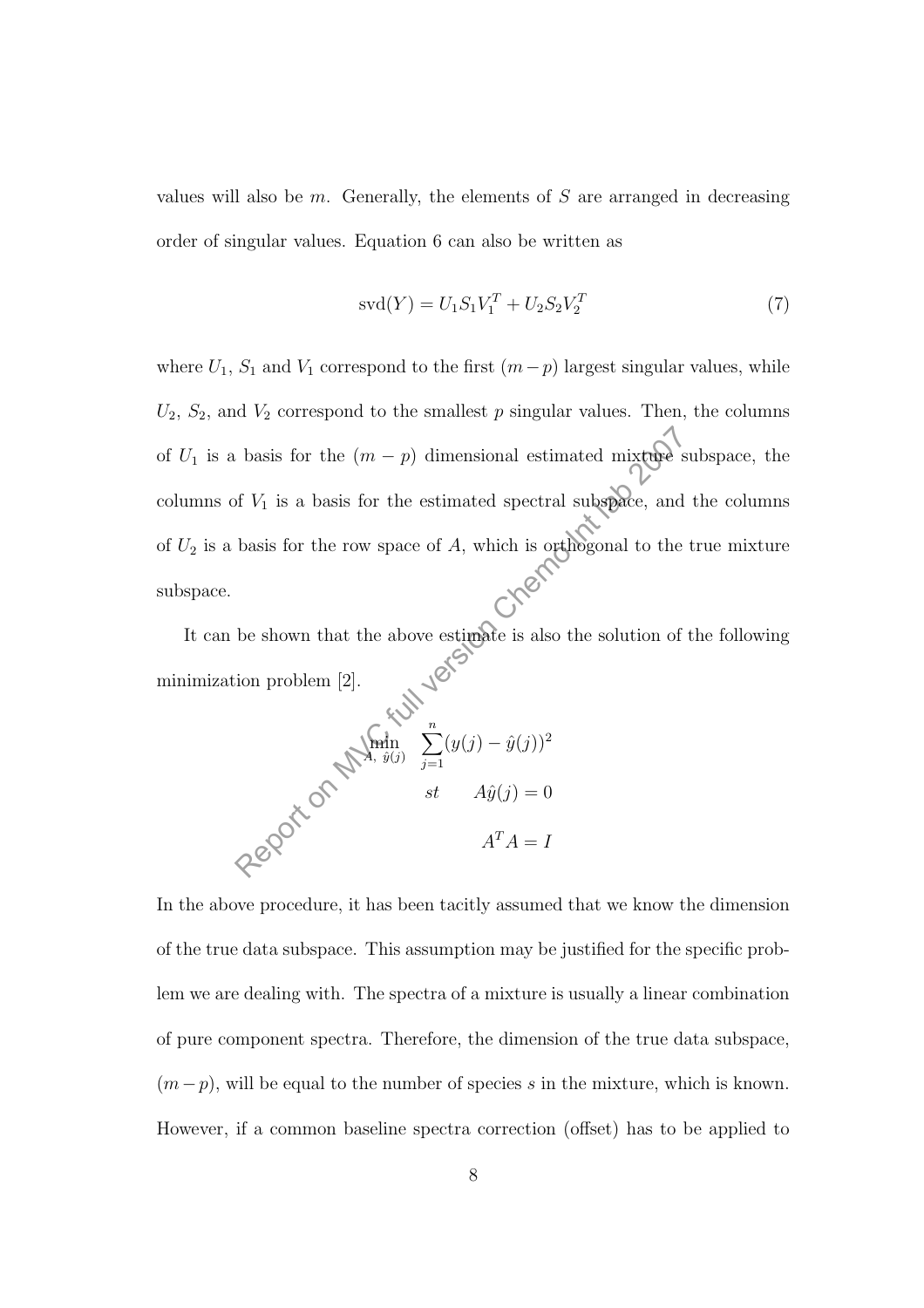all mixture spectra, then the dimension of the true spectral subspace will be one more than the number of species. Henceforth, we assume the dimension of the true data subspace to be s.

### 2.3 Maximum Likelihood Principal Component Analysis

The least squares objective function minimized by PCA is optimal, if the measurement errors in all spectra are normally distributed, independent, and have identical variance. But in practice this assumption may not be valid due to variations in source intensity or variations in detector noise characteristics, etc. Wentzell et al. [3] have developed a new method called maximum likelihood principal component analysis (MLPCA) for estimation of true data subspace, that can take into account measurement errors which are correlated and whose standard deviations vary with from mixture to mixture as well as from wavelength to wavelength. We are, however, only restricting our considerations to the case when the error covariance structure varies along only one mode (either mixture or wavelength direction). Under this restriction, it can be shown that the objective function which is minimized in MLPCA is a weighted sum square of residuals given by errors in all spectra are normally distributed, independent<br>variance. But in practice this assumption may not be in source intensity or variations in detector noise characters<br>at al. [3] have developed a new method called

$$
S^{2} = \sum_{j=1}^{n} (y(j) - \hat{y}(j)) \Sigma_{\epsilon}^{-1} (y(j) - \hat{y}(j))
$$
\n(8)

The estimate vector  $\hat{y}(i)$  must also satisfy Eq. 1. Minimizing the above objective can be shown to be identical to maximizing the likelihood function of the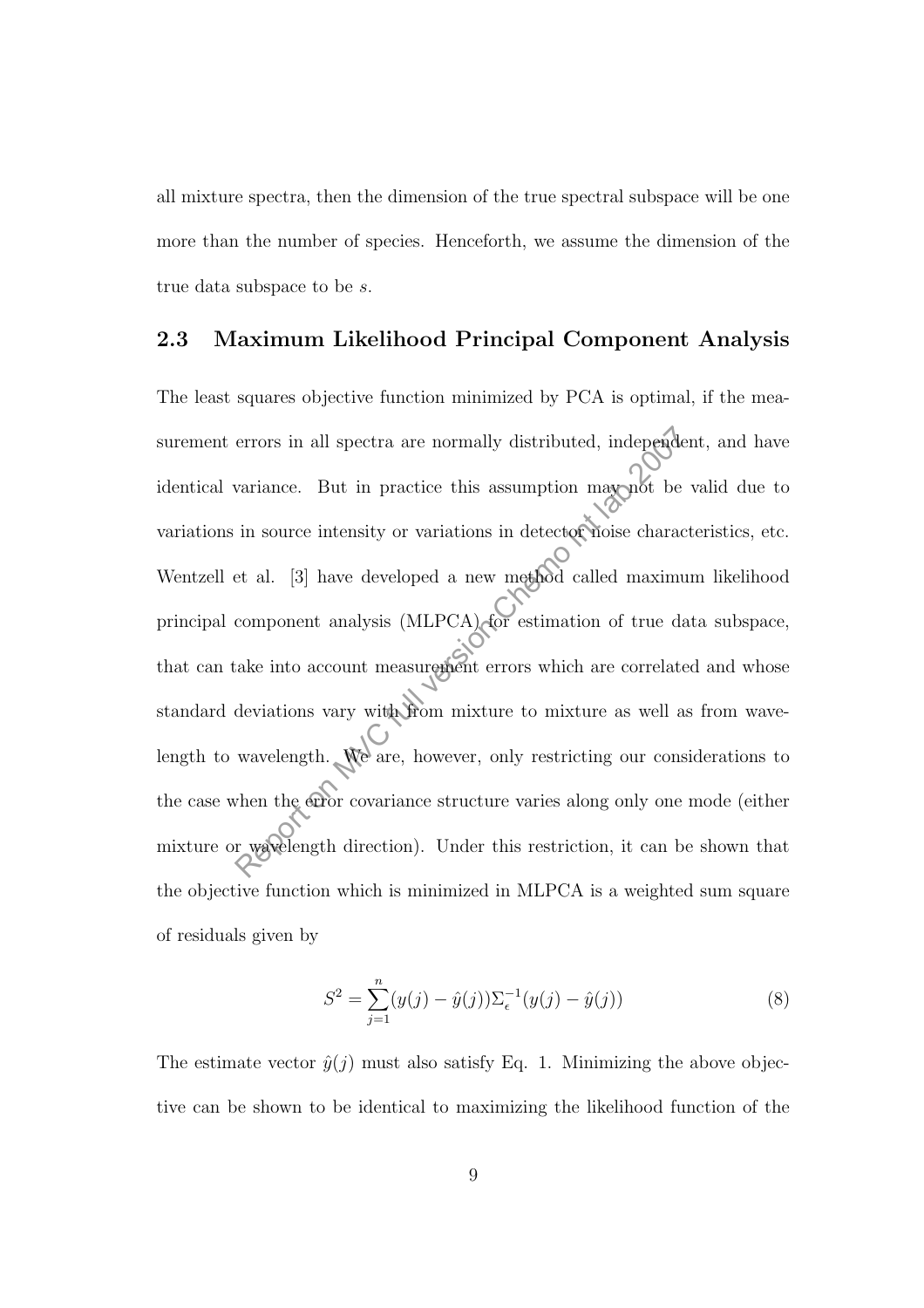measurements.

The transformed data matrix is d

If the covariance matrix  $\Sigma_{\epsilon}$  is known, then the optimal estimate of the true data subspace can be obtained by applying PCA to transformed measurements as follows [4, 5]. Let the cholesky factorization of the covariance matrix be given by

$$
\Sigma_{\epsilon} = LL^{T}
$$
\n
$$
\text{effined by}
$$
\n
$$
Y_{s} = L^{-1}Y
$$
\n
$$
Q^{\text{eff}} = \mathcal{L}^{-1}Y
$$
\n(10)

The truncated svd of the transformed data matrix  $Y_s$  can be written as

$$
svd(Y_s, m) = \delta_{1s}^{SO} S_{1s} V_{1s} + U_{2s} S_{2s} V_{2s}
$$
\n(11)

where  $U_{1s}$ ,  $S_{1s}$ ,  $V_{1s}$  corresponds to the first  $(m - p)$  largest singular values. The columns of  $U_{1s}$  represents a basis for the subspace of transformed true data vectors. A basis for the true data subspace can now be obtained as formed data matrix is defined by<br>  $Y_s = L^{-1}Y$ <br>
ated svd of the transformed data matrix  $Y_s$  can be writted<br>
svd $(Y_s, m) = \delta_{1s}^{i}S_{1s}V_{1s} + U_{2s}S_{2s}V_{2s}$ <br>  $S_{1s}$ ,  $S_{1s}$ ,  $V_{1s}$  corresponds to the first  $(m - p)$  largest

$$
\hat{B} = LU_{1s} \tag{12}
$$

and a basis for the row space of constraints is estimated as

$$
\hat{A} = U_{2s}^T L^{-1} \tag{13}
$$

It may be noted that the estimated bases (columns of  $B$  and rows of  $\hat{A}$ ) are not orthonormal. An interesting property of the above procedure is that the expected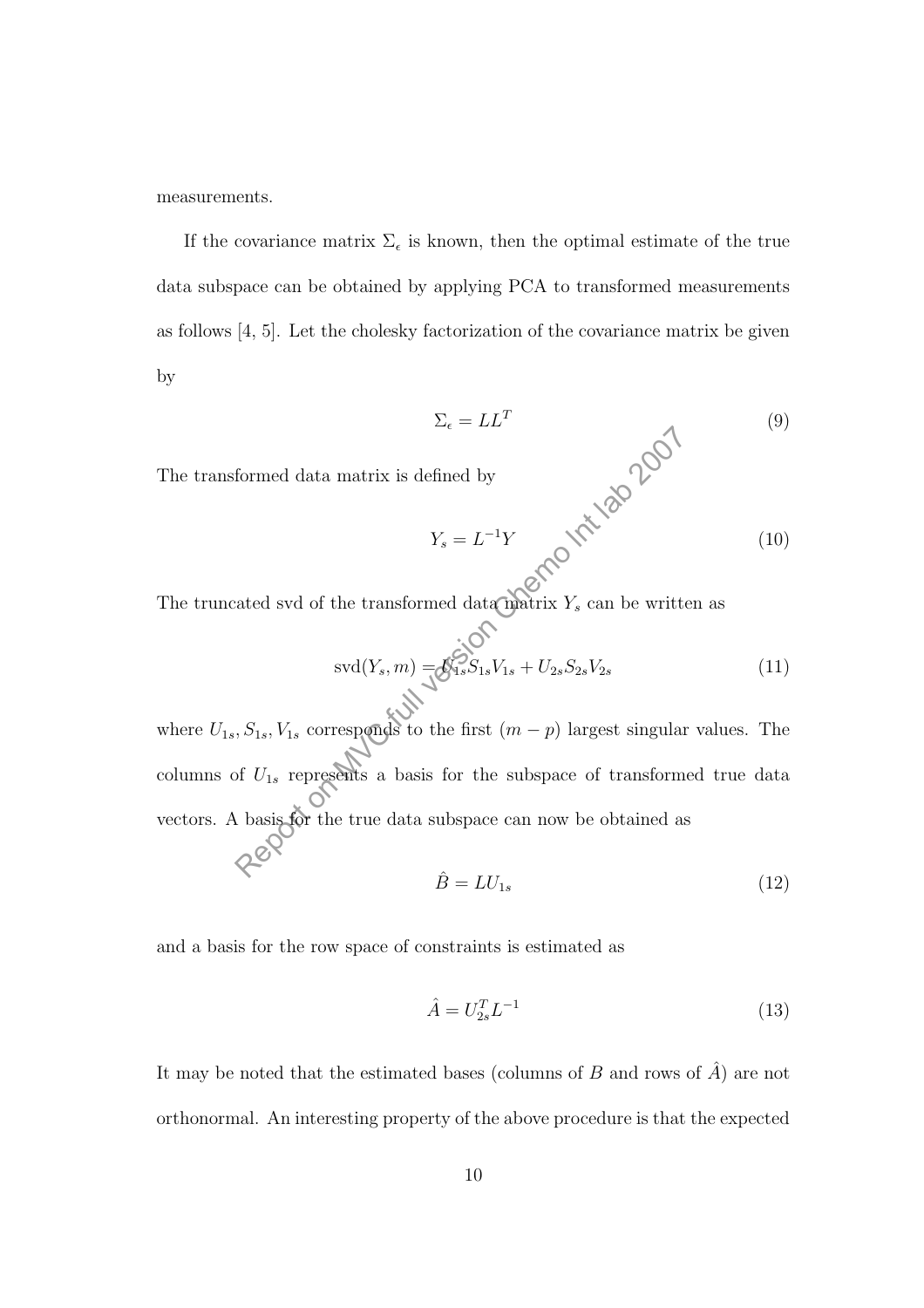value of the largest  $(m - p)$  singular values are strictly greater than unity, while the expected value of the remaining singular values are exactly equal to unity [6]. This property can be used to choose the correct dimension of the true data subspace, in case it is not known a priori [4].

Wentzell et al. [3] proposed iterative algorithms which embed PCA in an alternative regression technique to obtain the true data subspace. These methods are also applicable to general noise covariance structures. However, like the above approach complete information regarding the error covariances must be known a priori in order to apply them.

An estimate of the error covariances can be obtained by replicate measurements. If such replicates are available and can be obtained without expending too much effort or resources, then these methods are very useful and can lead to significant improvement in the predictive abilities of the multivariate calibration models. However, where such replicate measurements are unavailable and are expensive to obtain, it would be advantageous to develop a method that can simultaneously obtain both an estimate of the true data subspace and error covariances from non-replicated measurements. Such a method referred to as the iterative PCA (IPCA) method has been recently developed by Narasimhan and Shah [4] under some additional restrictions. In the following section we provide a brief description of this method. plicable to general noise covariance structures. However, l<br>complete information regarding the error covariances mu<br>and a chemo lead of the error covariances can be obtained by replic<br>such replicates are available and can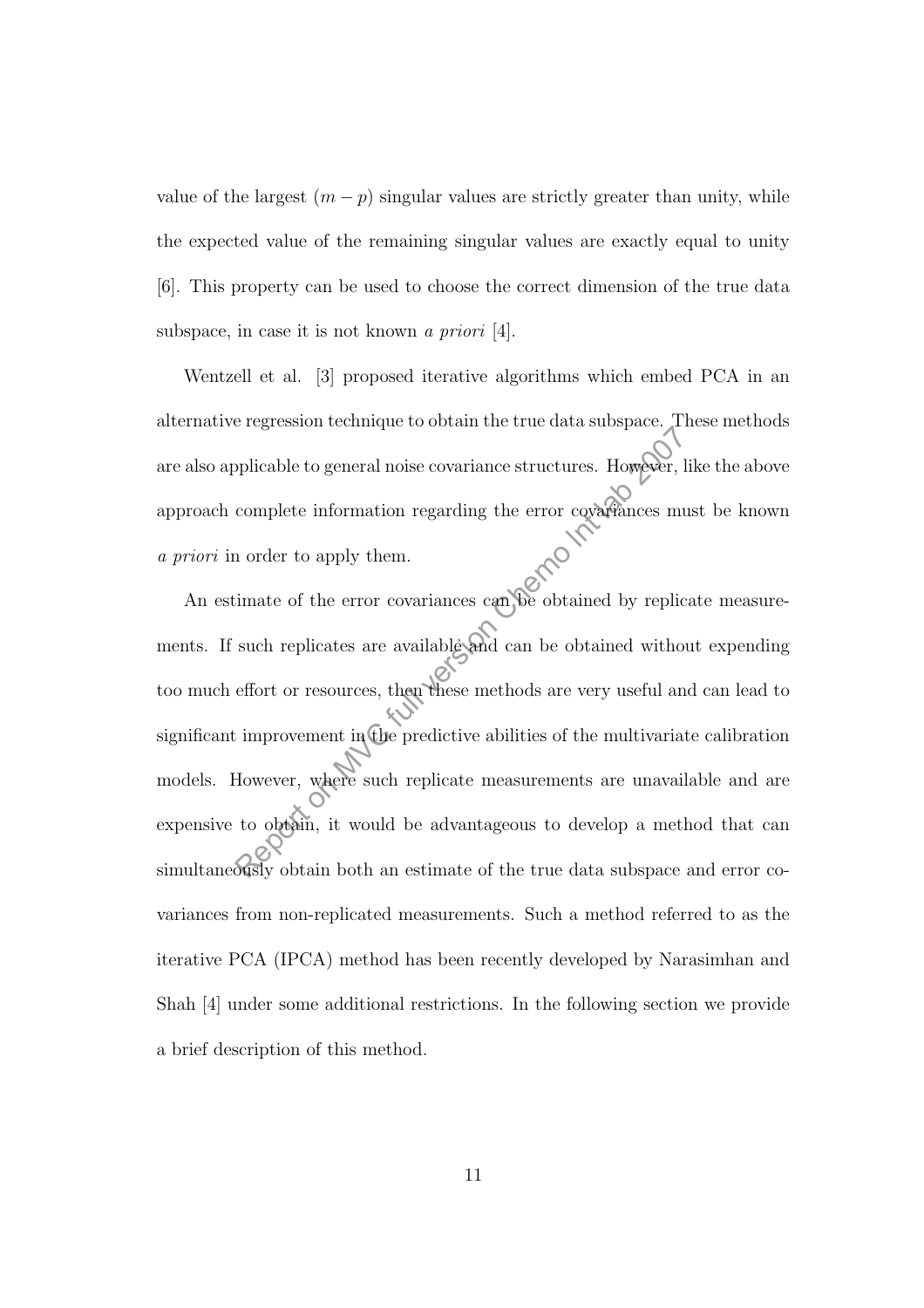### 2.4 Iterative Principal Component Analysis

The IPCA method is applicable only to the special error covariance structures that obey the properties given by Eqs. 4 and 5. In other words, the error covariance can vary along only one mode (either mixture or wavelength direction, but not both). Furthermore, it is assumed that the positions of the zero and non-zero elements of the error covariance matrix  $\Sigma_{\epsilon}$  are known, even though their values are not known a priori.

IPCA estimates the non-zero elements of the error covariance matrix and a basis for true data subspace simultaneously, using the following procedure.

• STEP 1. Assume that an initial estimate  $\hat{A}^0$  of the constraint matrix A is available (such an initial estimate can be obtained using PCA). Using the initial estimate, the constraint residuals for each sample *j* can be computed<br>as<br> $r(i) = \frac{2}{3}$ as belements of the error covariance matrix  $\Sigma_{\epsilon}$  are known<br>
es are not known *a priori*.<br>
estimates the non-zero elements of the error covariance r<br>
rue data subspace simultaneously, using the following properties<br>
EP 1.

$$
r(j) = \hat{A}^0 y(j) \tag{14}
$$

Under the assumption made for the measurement error vectors, these constraint residual vectors can be shown to be independently and identically distributed Gaussian variables with zero mean and covariance matrix  $\Sigma_r = \hat{A}^0 \Sigma_\epsilon (\hat{A}^0)^T$ . The joint distribution of the residual vectors can thus be obtained and an estimate of the non-zero elements of  $\Sigma_{\epsilon}$  can be obtained by maximizing, the logarithmic likelihood function of these residuals. The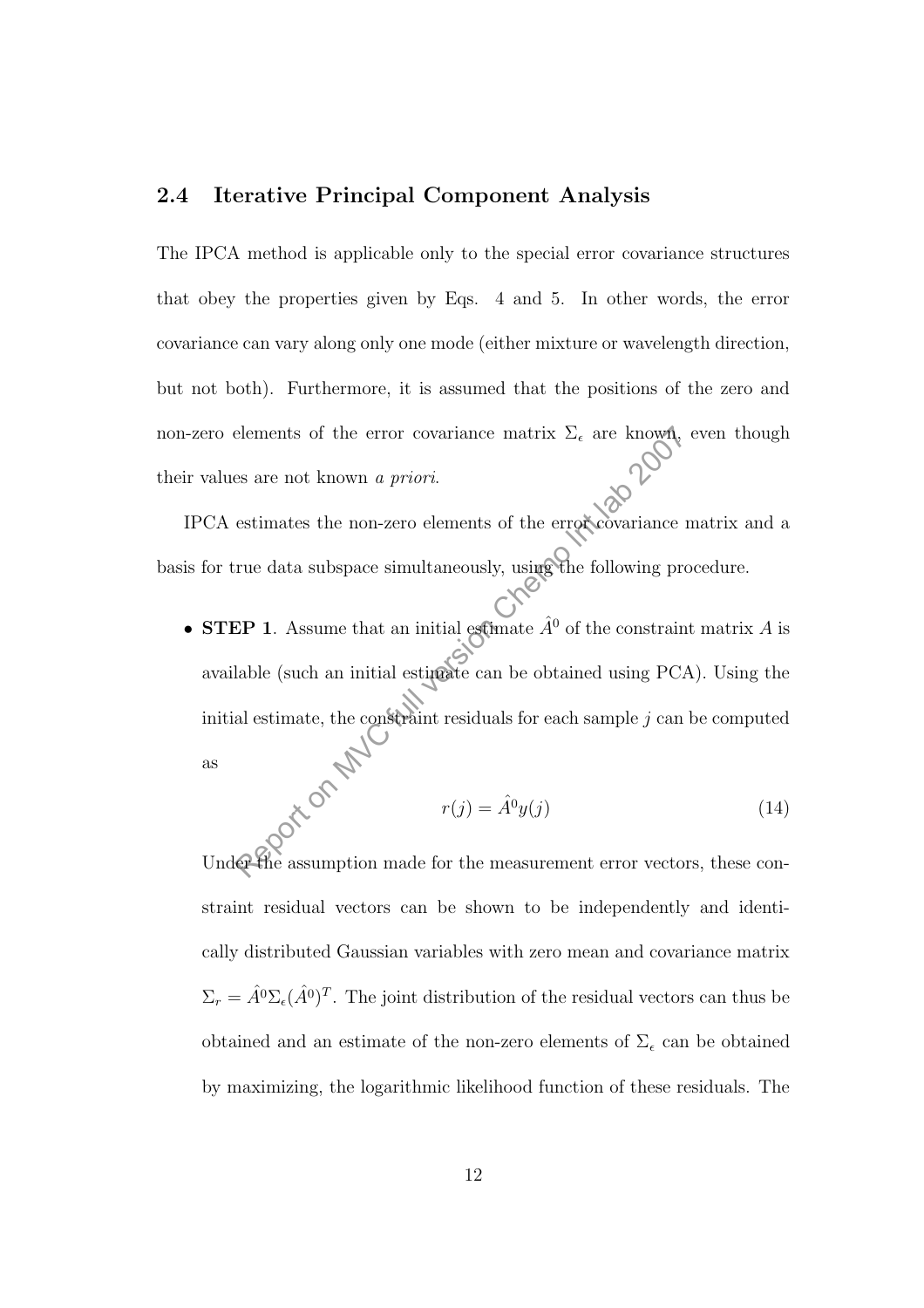resulting optimization problem is formulated as :

$$
\min_{\Sigma_{\epsilon}} \ n \log |\hat{A}^0 \Sigma_{\epsilon} (\hat{A}^0)^T| + \sum_{j=1}^n r^T(j) (\hat{A}^0 \Sigma_{\epsilon} (\hat{A}^0)^T)^{-1} r(j) \tag{15}
$$

The above optimization function is used to get an estimate of error covariance matrix. The optimization of 15 can be carried out using a nonlinear optimization technique. Constraints can be imposed to ensure that the estimated error covariance matrix is positive definite.  $\bigcirc^{\mathbb{Q}}$ 

• **STEP 2**. Let the estimate of  $\Sigma_{\epsilon}$  obtained in STEP 1 be denoted as  $\hat{\Sigma}_{\epsilon}^1$ . If we denote the cholesky factor of the estimated error covariance matrix as  $L^1$ , then

$$
\hat{\Sigma}^{\underline{i}\bullet\bullet} L^1 (L^1)^T \tag{16}
$$

It was pointed out in the preceding subsection that if the error covariance matrix is known, then the true data subspace can be estimated by applying PCA to the transformed data matrix. Following 10, the cholesky factor of the estimated error covariance matrix is used. The transformed data matrix  $Y_w^k$  at iteration k is given by mated error covariance matrix is positive definite.<br>
REP 2. Let the estimate of  $\Sigma_{\epsilon}$  obtained in STEP 1 be denote<br>
then<br>
then<br>  $\hat{\Sigma}_{\epsilon}^i \hat{\Sigma}_{\epsilon}^j L^1 (L^1)^T$ <br>
as pointed out in the preceding subsection that if the er

$$
Y_w^k = (L^k)^{-1} Y \tag{17}
$$

The above transformation is equivalent to scaling the data using standard deviations of the corresponding measurement errors in the special case of a diagonal error covariance matrix. By performing an svd of the weighted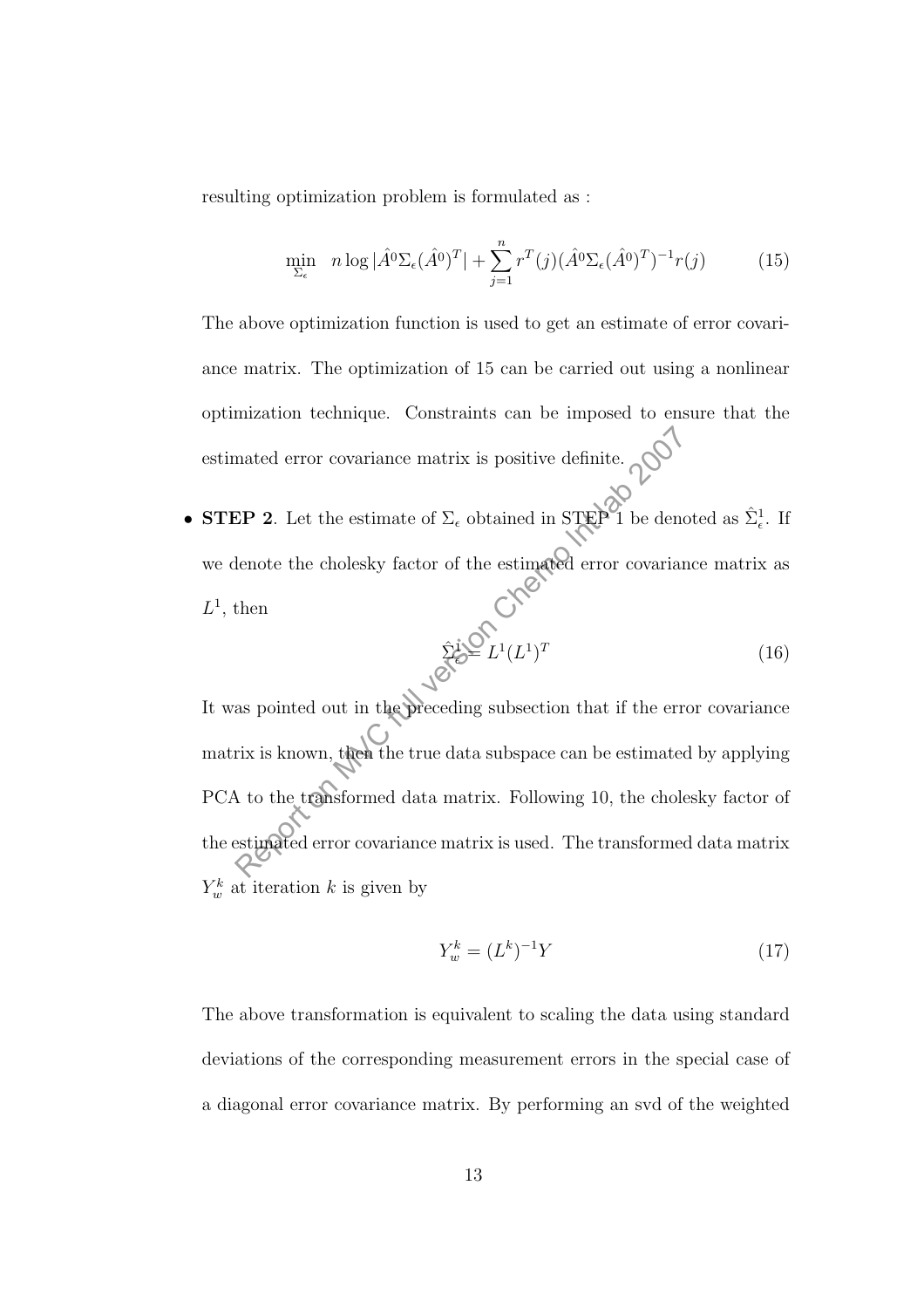data matrix we get a new estimate of the constraint matrix

$$
svd(Y_w^k, m) = U_{1w}^k S_{1w}^k V_{1w}^{kT} + U_{2w}^k S_{2w}^k V_{2w}^{kT}
$$
\n
$$
\tag{18}
$$

where as before  $U_{1w}^k$ ,  $S_{1w}^k$ , and  $V_{1w}^k$  correspond to the first  $(m-p)$  largest singular values of the transformed data matrix  $Y_w^k$ . The estimated constraint matrix in the transformed domain  $\hat{A}_w^k$  is given by the transpose of  $U_{2w}^k$ . From this the estimated constraint matrix in the original variable space can be obtained as

$$
\hat{A}^k = \hat{A}^k_w (L^k)^{-1} \tag{19}
$$

Using the estimated constraint matrix  $\hat{A}^k$  at iteration k, the estimate of  $\hat{\Sigma}_{\epsilon}^{k+1}$  is obtained by performing the minimization as in Step 1 described above. From this the estimated constraint matrix in the<br>Sorian can be obtained as  $\hat{A}^k = \hat{A}^k_w(L^k) \overline{\triangleleft}^k$  as the estimated constraint matrix<br> $\hat{A}^k$  at iteration  $k$ , the isobtained by performing the minimization as in

The two steps of the above procedure are repeated until the estimates of  $\hat{\Sigma}_{\epsilon}^{k}$  and  $\hat{A}^k$  converge. A simple test of convergence is to check that the singular values obtained using PCA do not change significantly from one iteration to the next.

It should be noted, that since the non-zero elements of  $\Sigma_{\epsilon}$  are estimated using the covariance information of the constraint residuals, the number of elements of the error covariance matrix that can be estimated depends on the rank of the sample covariance matrix of constraints residuals,  $AYY^T A^T$ . In the case when the measurement error covariance matrix is constant with respect to wavelengths, then the rank of the  $YY<sup>T</sup>$  is m and rank of A is  $p = m - s$ . Thus the rank of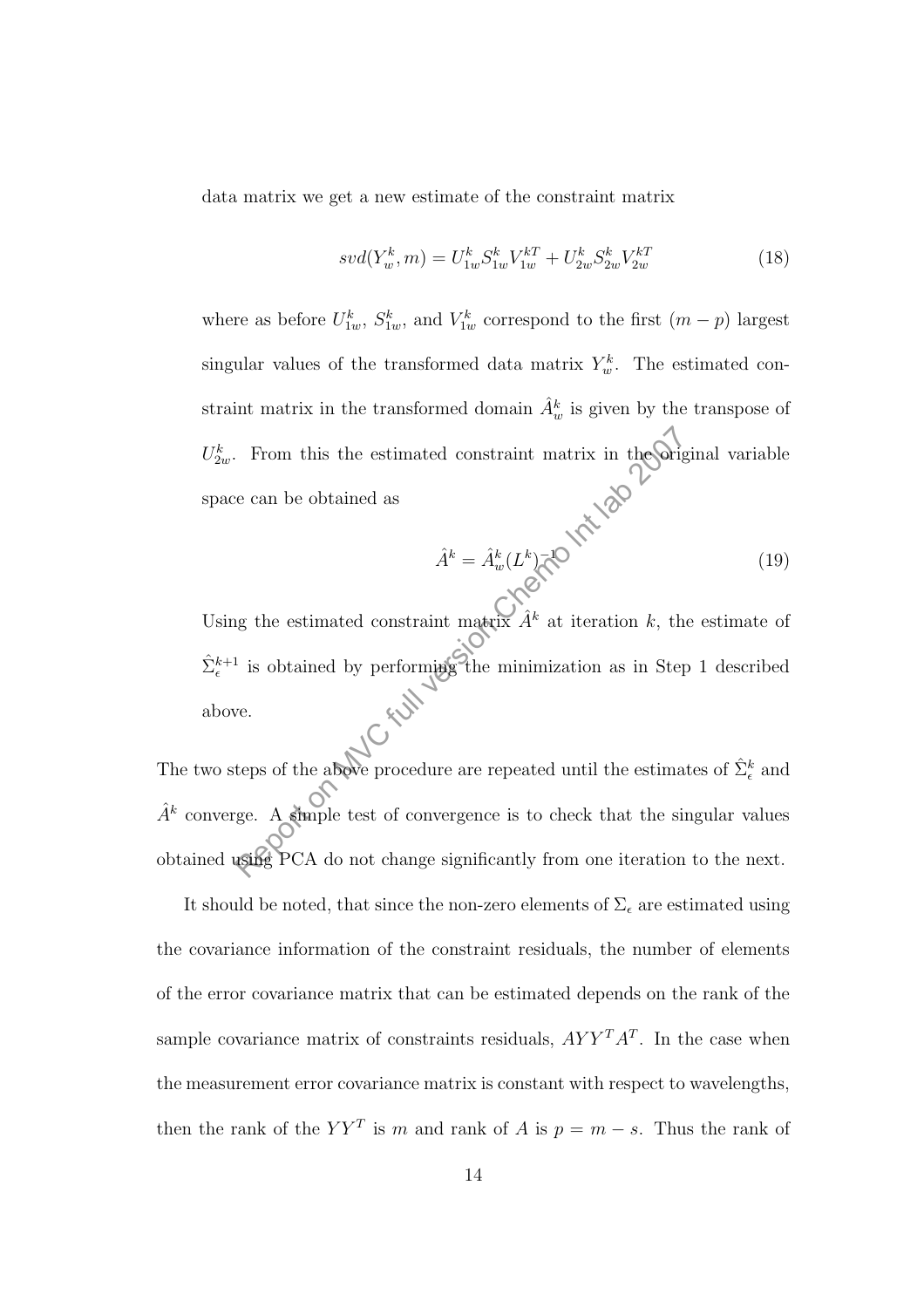the sample  $AYY^T A^T$  is  $(m - s)$ . On the other hand, if we assume that the error variances vary with respect to wavelengths and constant for all mixtures, then we have to transpose matrix  $Y$  and apply PCA, MLPCA or IPCA to estimate the true data subspace. In this case, the rank of  $Y<sup>T</sup>Y$  is still m, while the rank of A is  $p = n - s$ . The rank of  $AY^T Y A^T$  is the minimum of m and  $(n - s)$ . Since *n* is usually much greater than *m*, the rank of  $AY^TYA^T$  is *m*. For generality, we denote the rank of the sample covariance matrix of constraints residuals by  $r_V$ . The maximum number of diagonal and non-zero off-diagonal elements of  $\Sigma_{\epsilon}$  that can be estimated is  $r_V (r_V + 1)/2$ . This condition is not a limitation of the IPCA method but a necessary condition for simultaneous estimation of error covariances and a basis for the true data subspace from non-replicate measurements. In fact, the problem we are considering here is identical to the functional regression problem for errors-in-variables model that is well studied in statistics literature  $\left[\overline{7}\right]$ , and the above restriction corresponds to the identifiability condition imposed for solving this problem. It should also be noted that the estimates of  $\Sigma_{\epsilon}$  and the basis for the true data subspace are not maximum likelihood estimates of the measured data. It has been proved that even for the simple bivariate case, maximum likelihood estimation procedure breaks down for simultaneous estimation of error variances and regression parameter for the errors-in-variables functional regression problem [8]. mote the rank of the sample covariance matrix of **constration**<br>he maximum number of diagonal and non-zero off-diagonal chame maximum number of diagonal and non-zero off-diagonal chame<br>is PCA method but a necessary conditi

The above procedure can be applied for estimating the error covariance matrix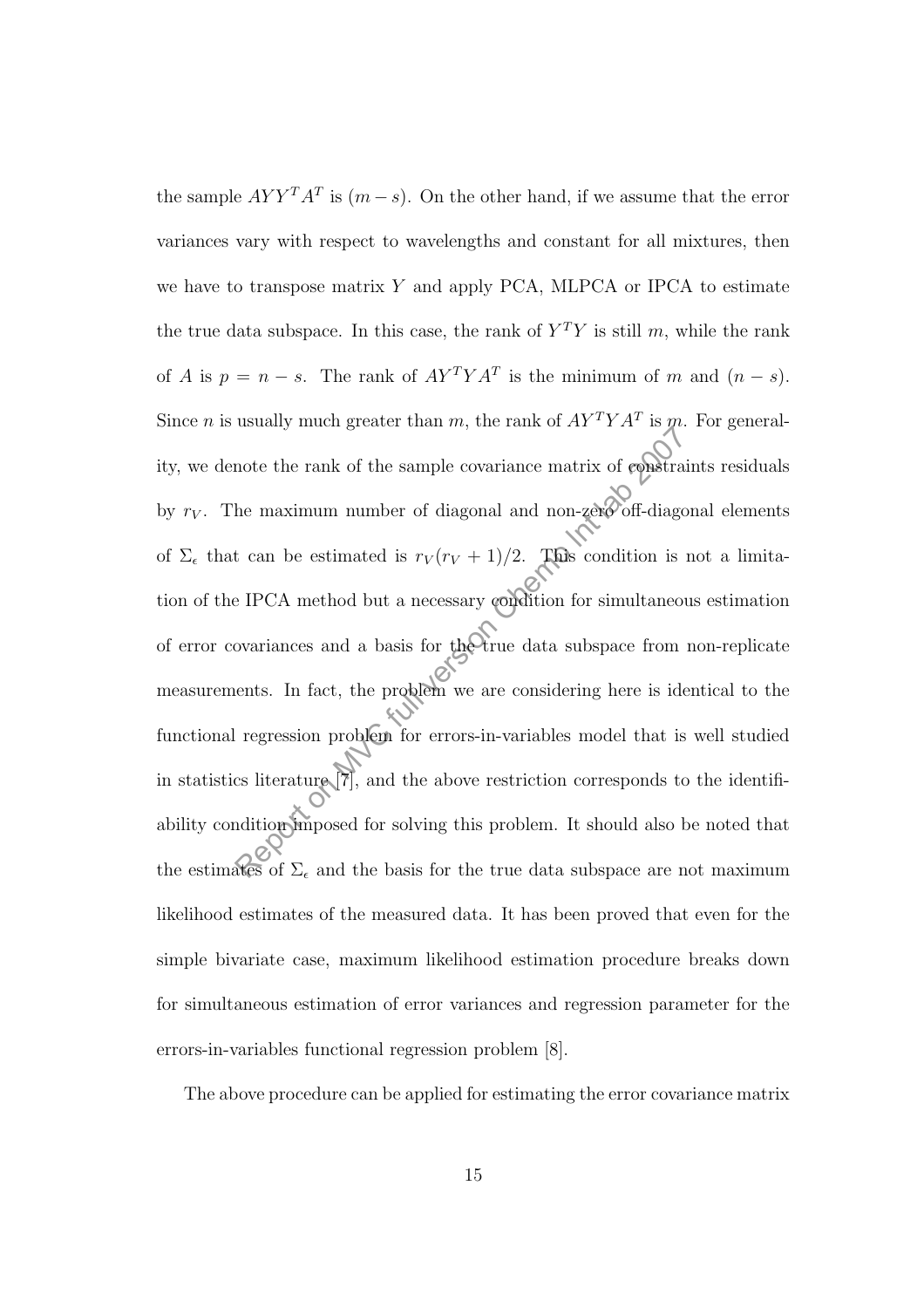for mixtures assuming that it is constant for all wavelengths, or for estimating the error covariance matrix for wavelengths assuming that it is constant for all mixtures, subject to the identifiability condition being satisfied.

As pointed out in the preceding subsection, if the dimension of the true data subspace is chosen correctly and the estimated error covariance matrix converges to the true covariance matrix, then only the first  $s$  singular values of the transformed data will be greater than unity, while  $\phi$  remaining nonzero singular values will all be equal to unity. This feature can be exploited to precisely estimate or check the dimension of the data subspace chosen [4].

## 2.5 Development of MVC model

Once a basis for the true data subspace is estimated, the second step is to obtain the regression model relating concentration of the mixtures to their true absorbance spectra. An estimate of the true absorbance spectra of mixtures can be obtained by projecting all the measured absorbances on to the estimated spectral subspace. These projected vectors can be represented in terms of the basis for the spectral subspace. The coefficients of this representation are also known as scores. A linear regression model relating measured concentrations and the scores of the calibration mixtures is the desired MVC model. reported data will be greater than unity, while the relation of the status will all be equal to unity. This feature can be estimate or check the dimension of the data subspace cho evelopment of MVC model assumed in the sec

In the case of PCA, orthogonal projections give the best estimates of the true data vectors corresponding to each measured spectra. The corresponding scores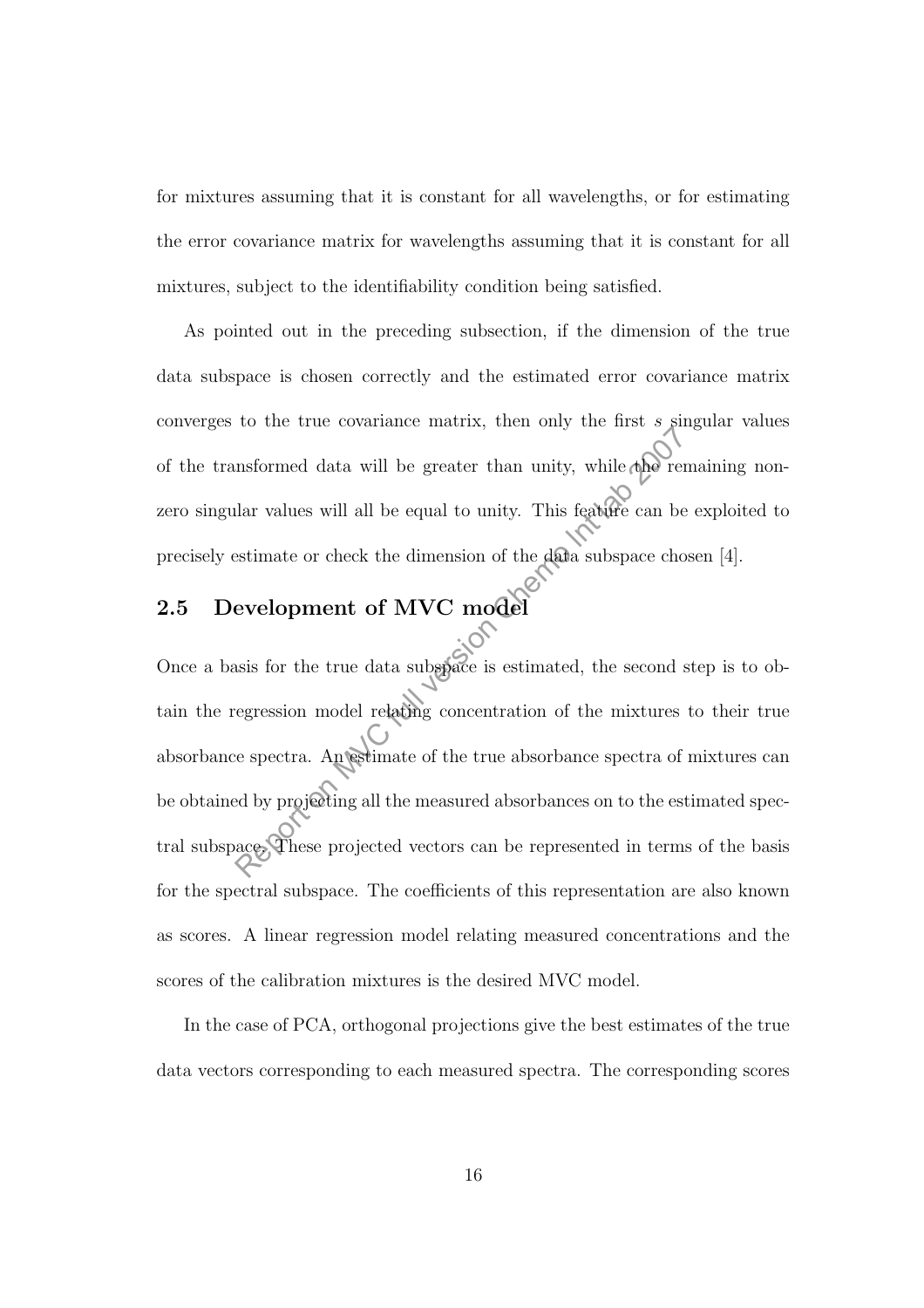matrix is given by

$$
T_{PCA} = YV_1 \tag{20}
$$

In the case of MLPCA, we first need to obtain the maximum likelihood projections (estimates) of the measured spectra and then represent them in terms of the basis for the spectral subspace in order to obtain the scores. The maximum likelihood estimates  $(\hat{Y}_{MLE})$  of the measured data are obtained as part of the alternating regression algorithm developed by Wentzell et al.  $[3]$ .

If it is assumed that the error variances vary only with respect to mixtures, then the maximum likelihood estimates of the measured data can be obtained in IPCA as estimates  $(Y_{MLE})$  of the measured data are obtained<br>a gregression algorithm developed by Wentzell et al. [3].<br>assumed that the error variances vary only with respect<br>naximum likelihood estimates of the measured data can b<br>

$$
\hat{Y}_{MLE} = Y[I - \hat{\Sigma} \hat{A}^T (A \Sigma_{\epsilon} A^T)^{-1} \hat{A}] Y \tag{21}
$$

where  $\hat{\Sigma}_{\epsilon}$  and  $\hat{A}$  are the converged estimates obtained.

From the svd of  $\hat{Y}_{\text{MME}}$  an orthonormal basis for the estimated mixture and spectral subspaces can be obtained.

$$
\text{svd}(\hat{Y}_{MLE}, s) = U_1 S_1 V_1^T \tag{22}
$$

The scores are computed as in 20 by

$$
T_{MLE} = \hat{Y}_{MLE}V_1
$$
\n(23)

The linear regression model relating concentrations to the scores can be written as

$$
C = TM \tag{24}
$$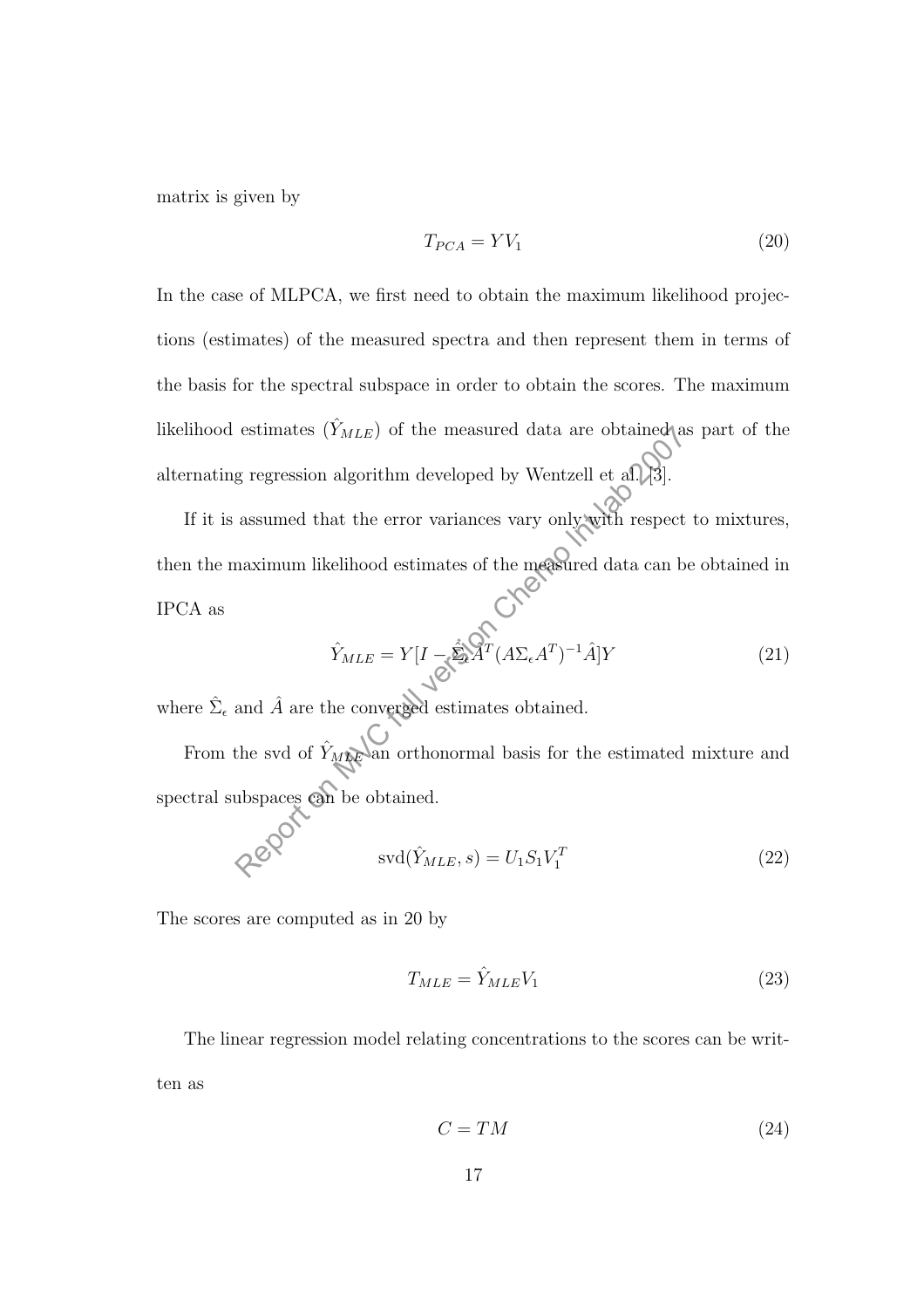where  $C: m \times s$  is the matrix of measured concentrations of s species in the m calibration mixtures. Then the ordinary least squares solution for the regression matrix  $M$  is given by

$$
M = (T^T T)^{-1} T^T C \tag{25}
$$

A further point has to be noted when IPCA is applied to data under the assumption that error variances vary with respect to wavelengths and not with respect to mixtures. In this case, if the data matrix is defined as in Eq. 3, then it has to be transposed before applying the IPCA algorithm to estimate the error covariance matrix as well as the true data subspace. The maximum likelihood estimates obtained using Eq. 21, has to be transposed before determining its singular value decomposition. In that error variances vary with respect to wavelengths<br>
mixtures. In this case, if the data matrix is defined as in 1<br>
transposed before applying the IPCA algorithm to estim<br>
ematrix as well as the true data subspace. Th

The names PCR, MLPCR, and IPCR are used to denote the methods in which PCA, MLPCA, and IPCA are, respectively, used as the first step of the MVC model development.

# 2.6 Prediction using MVC model

For predicting the concentrations of a new mixture given its absorbance spectra  $y_{new}$ : 1 × n, the approach used in PCR is to obtain the scores for the new mixture by orthogonal projection followed by the use of the regression matrix. The equation for this purpose is given by

$$
t_{new} = y_{new} V_1 \tag{26}
$$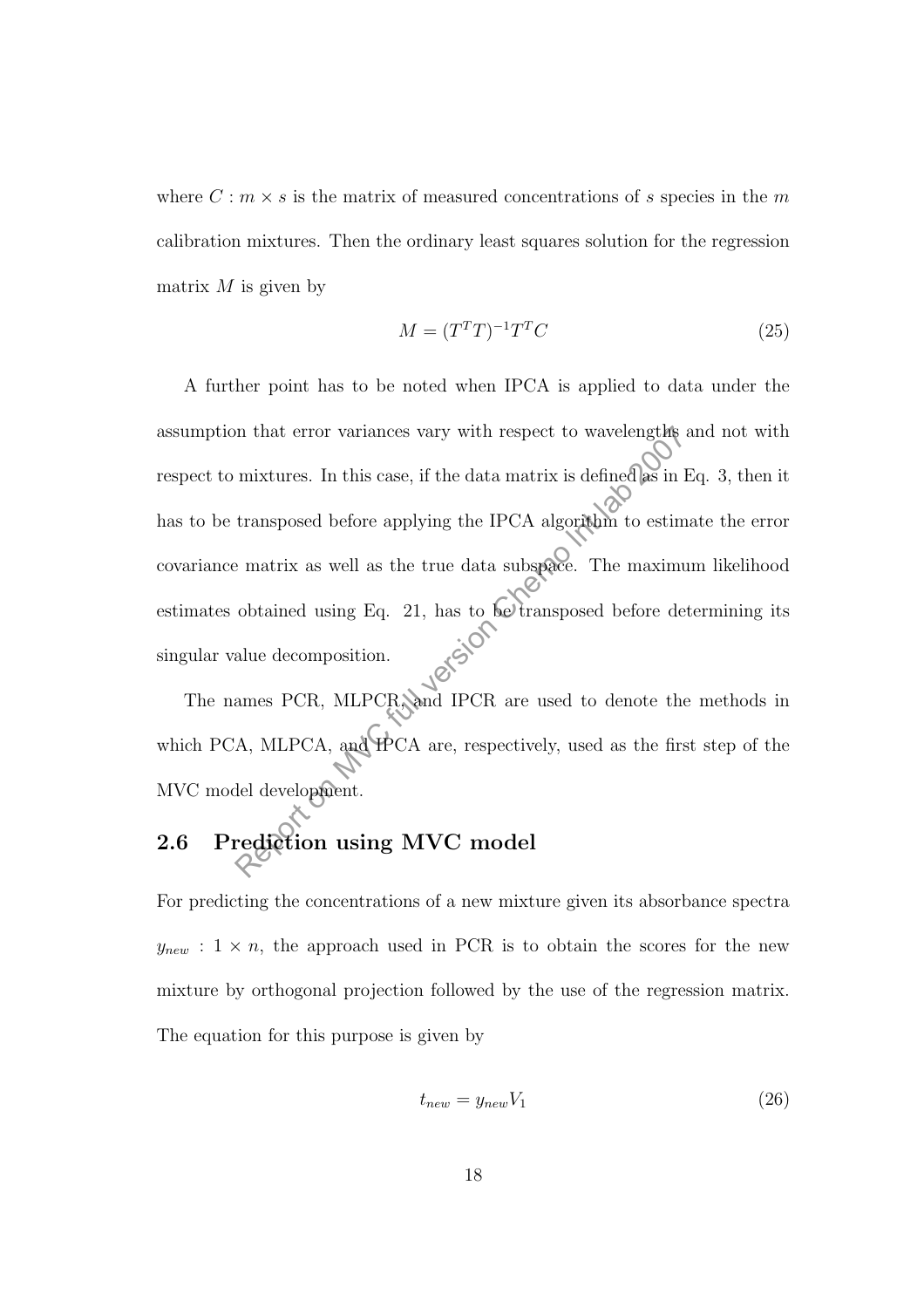and the concentrations are predicted as

$$
c_{new} = t_{new}M\tag{27}
$$

If the error variances do not vary with respect to wavelength, then the above equations can be used to predict the concentrations of the new sample in the case of MLPCR or IPCR, with the understanding that the orthonormal basis matrix  $V_1$  is obtained using Eq. 22.

However, if the error variances are assumed to vary with respect to wavelength, then the scores for the new sample in the case of MLPCR have to be obtained using the maximum likelihood projection.

$$
t_{new} = y_{new} \sum_{\substack{n \text{ew}} \atop n \text{new}} \sum_{\substack{n \text{ew}} \atop n \text{new}} \sum_{l=1}^{n-1} (U_1^T \sum_{n \text{ew}} \sum_{l}^{n-1} U_1)^{-1}
$$
\n
$$
(28)
$$

where  $\Sigma_{new}$  is the specified error covariance matrix for the new mixture. The concentrations are predicted using Eq. 27. Similarly in IPCR, the scores for the new sample are obtained using MLE projection, except that the estimated covariance matrix  $\hat{\Sigma}_{\epsilon}$  is used instead of  $\Sigma_{new}$  in Eq. 28, since it is assumed that the error covariance matrix of the mixture is unknown, but is identical for all mixtures. is obtained using Eq. 22.<br>
er, if the error variances are assumed to vary with respectively and the series of MLPCI<br>
using the maximum likelihood projection.<br>  $t_{new} = y_{new} \sum_{n \in \mathbb{Z}} \hat{C}_n (U_1^T \Sigma_{new}^{-1} U_1)^{-1}$ <br>  $t_{new}$  is

## 3 Description of data sets

#### 3.1 Simulated data sets:

The quality of MVC models developed using the proposed IPCR method is evaluated by applying it to simulated absorbance data as well as to an available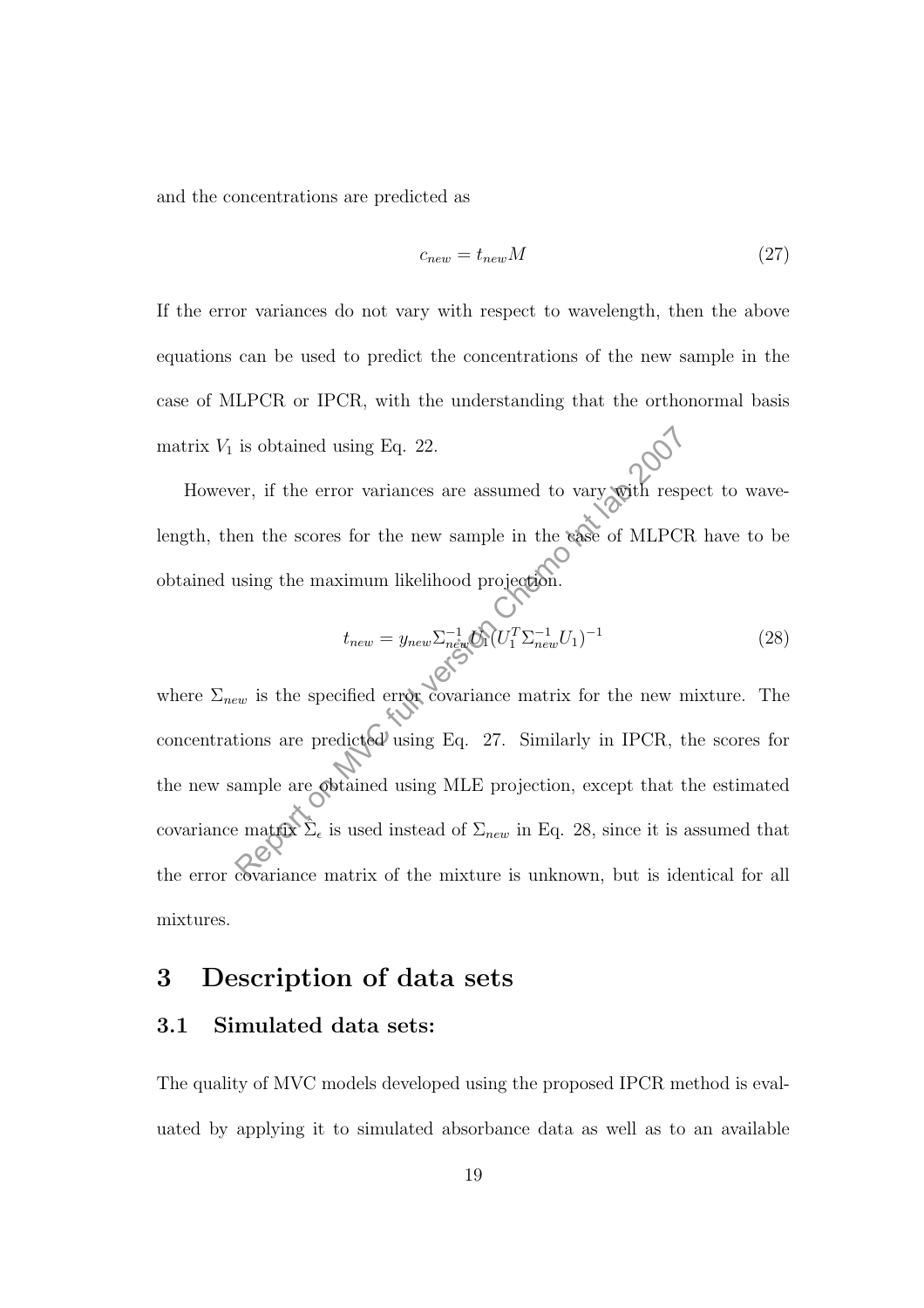experimental UV data set of mixtures of three species. Both PCR and MLPCR were also applied to the same data sets for comparative evaluation.

Simulated absorbance data for mixtures of three hypothetical species were generated following the procedure described by [3] as follows:

- 1. The spectral profiles of the three species were taken to be Gaussian distributions, with a peak absorbance of unity at 480nm, 500nm, and 520nm, respectively, and a standard deviation of 20nm. Pure component spectral vectors were generated between 400 nm and 600 nm at intervals of 5 nm to obtain a  $3\times 41$  pure component spectral matrix. ons, with a peak absorbance of unity at 480nm, 500pm,<br>ectively, and a standard deviation of 20nm. Pure dompo<br>ors were generated between 400 nm and 6000nm at inter<br>btain a 3 × 41 pure component spectral matrix.<br>centrations
- 2. Concentrations of twenty mixtures (assumed to be in millimolar units) of the above three species were generated by choosing random numbers between 0 and 1 from a uniform distribution for each species. We thus obtain a  $20 \times 3$  three-species mixture concentration matrix.
- 3. The true (or noise free) data matrix of  $20 \times 41$  was calculated by multiplying the mixture concentration matrix by pure component spectra matrix.

In order to simulate noisy measurements, random errors were added to the above true absorbance matrix according to the specification of the error covariances. Three different data sets corresponding to different error covariance structures are used to obtain a fair comparison between the different methods. In data set 1, the error covariance matrix corresponding to all wavelengths was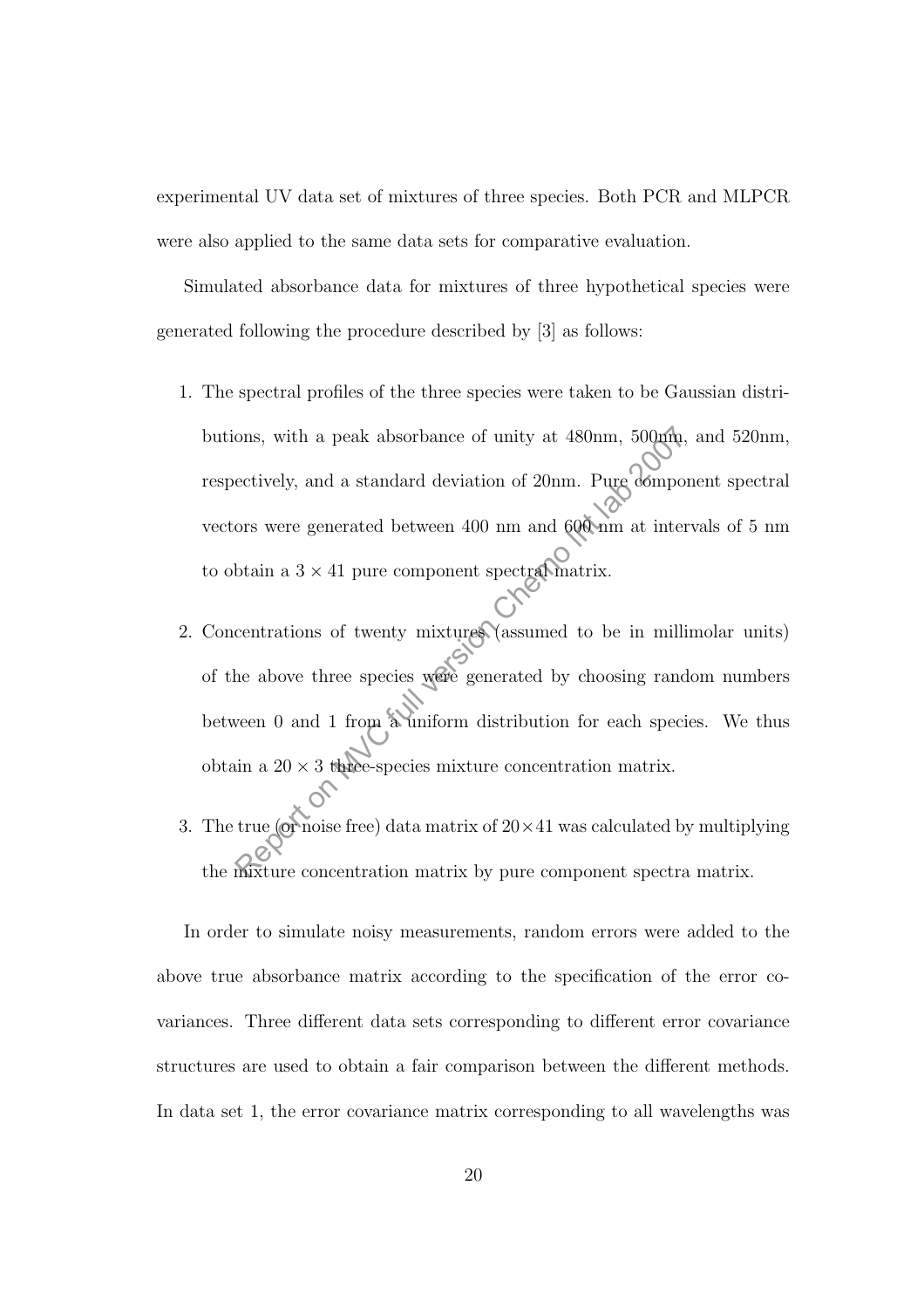assumed to be diagonal, with different variances for different wavelengths. This covariance matrix is assumed to be the same for all mixtures. This case corresponds to variation of error variances along wavelength direction only. Data set 2, was generated by assuming the errors in different absorbance measurements to be mutually independent, but having different variances. This corresponds to the case when the error variances vary along both wavelength and mixture directions. However, the error covariance structure in either of these directions is a diagonal matrix. The third data set was generated by assuming the errors in different absorbances to be correlated and having different variances. This corresponds to the case when the error variances vary along both directions. Moreover, the error covariance structure in either of these directions is non-diagonal. for all three data sets, the measurement errors are generated in two steps. All three measured data sets are of size  $20 \times 41$ . the error covariance structure in either of these directions<br>The third data set was generated by assuming the error<br>ces to be correlated and having different Cariances. This<br>e when the error variances vary along both dire

For data set 1, the standard deviation of the error in absorbance at a particular wavelength was taken to be 5% of the maximum of the true absorbances among all mixtures at the corresponding wavelength. A  $20 \times 1$  random vector is generated from a  $N(0, 1)$  distribution and multiplied with this standard deviation. This is repeated for all wavelengths and the data arranged to get the  $20 \times 41$  error matrix, which is added to the true data matrix to obtain the measured absorbances.

The standard deviation of error in measurement of absorbance of a mixture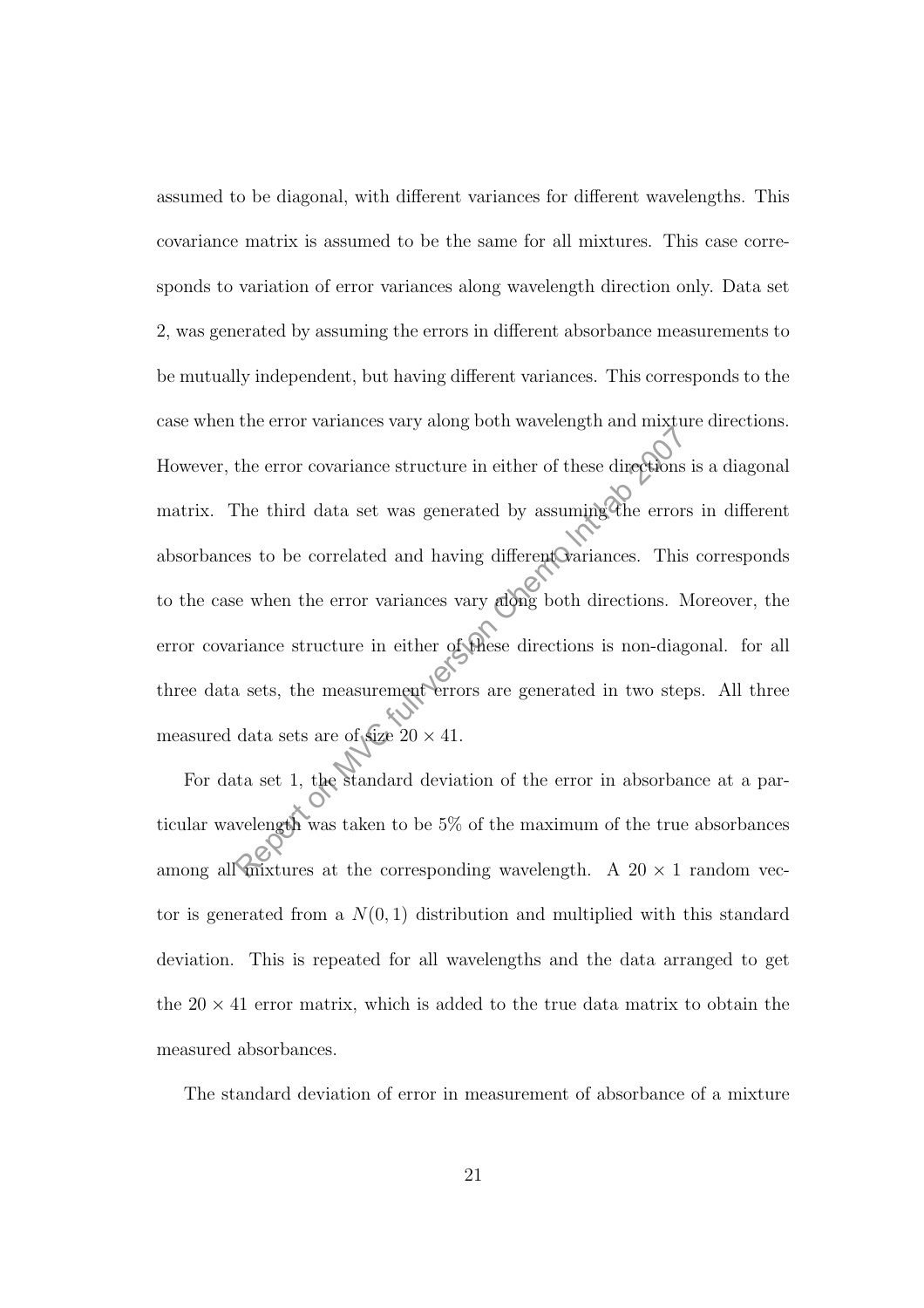at a particular wavelength is taken to be equal to 5 percent of corresponding true absorbance, for generating data set 2. A random number from an  $N(0, 1)$  distribution is multiplied with this standard deviation to obtain the error and added to the true absorbance to obtain the measured absorbance. This is repeated for all mixtures and absorbances.

Data set 3 contains measured absorbances containing errors which are correlated and whose variances also vary both with respect to wavelength and mixture. For simplicity, the error in the absorbance of a mixture at a particular wavelength is correlated only with a few of the other errors and not with all the rest. The procedure we used is identical to that used by Wentzell et al., (1997a) for generating their simulated data set  $\ddot{x}$ . For this purpose, first an uncorrelated error matrix  $E(20 \times 41)$  was generated as in the case of data set 2. In order to generate the error in the first mixture at the first wavelength,  $\epsilon_{11}$ , we use a filter matrix  $\Phi_{11}$  of size  $20 \times 41$  with non-zero elements as indicated below. whose variances also vary both with respect to wavelength simplicity, the error in the absorbance of a writture at the is correlated only with a few of the other errors and no procedure we used is identical to that used b

$$
\rho \circ \phi^{\circ} \qquad \Phi_{11} = \begin{bmatrix} \bullet & \bullet & & \bullet \\ \bullet & \bullet & & \bullet \\ \bullet & \bullet & & \bullet \end{bmatrix} \tag{29}
$$

The non-zero elements of the filter matrix are all taken to be equal to 1/9. The error  $\epsilon_{11}$  is obtained as

$$
\epsilon_{11} = vec(\Phi_{11})^T vec(E) \tag{30}
$$

where  $\text{vec}(\cdot)$  is a vector obtained by stacking the columns of a matrix one below the other. The filter matrix  $\Phi_{ij}$  for generating the error in the absorbance of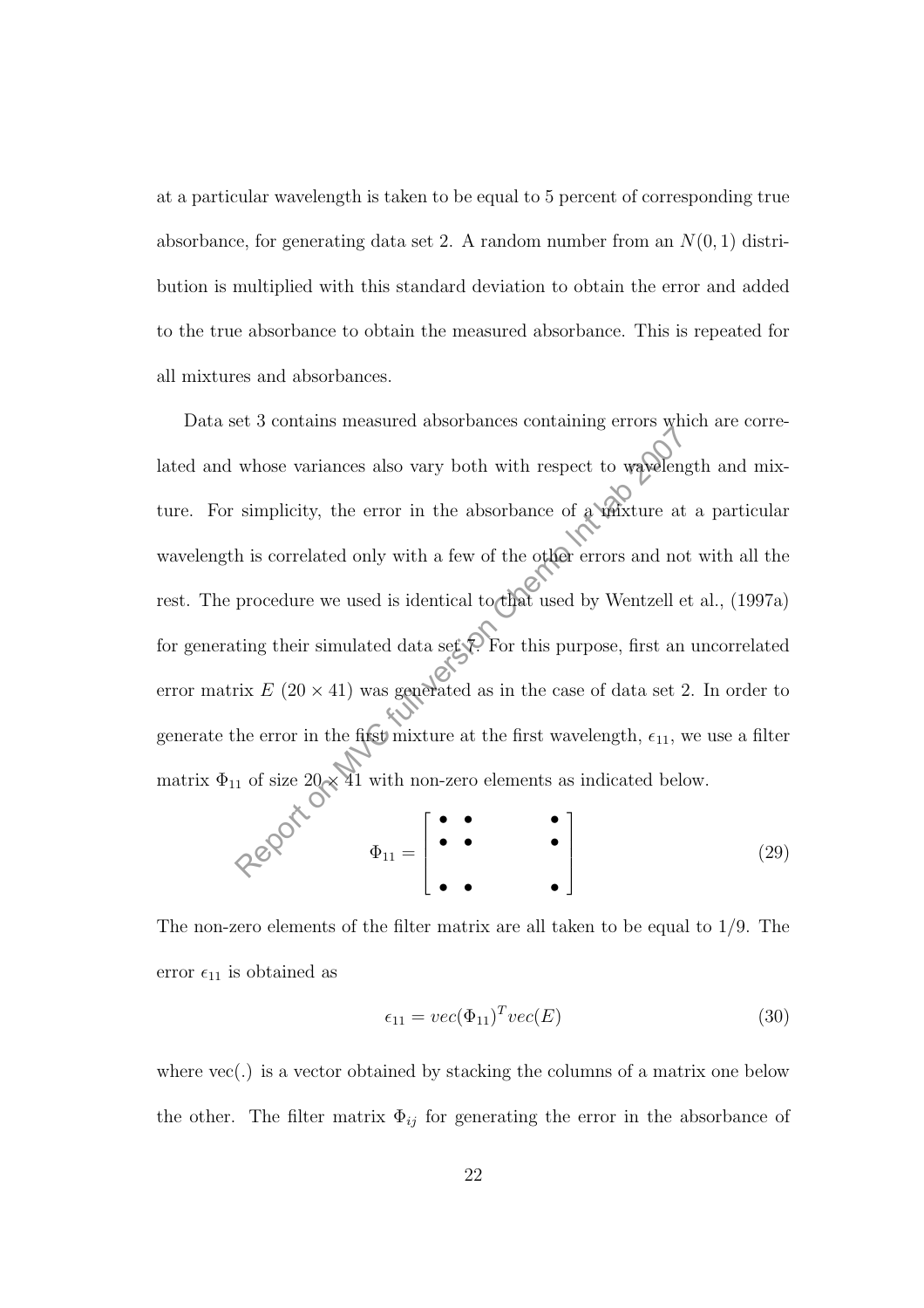mixture i and wavelength j is obtained by shifting the rows  $\Phi_{11}$  down by  $i-1$ rows and columns of  $\Phi_{11}$  to the right by  $j-1$  columns with wraparound. The errors generated using Eq. 30 in this manner is added to the true absorbances to get the noisy data matrix.

Data set 4 contain absorbances of mixtures of three metal ions  $(Co(II),$  $Cr(III)$ , and  $Ni(II)$  prepared in 4 per cent  $HNO<sub>3</sub>$  solution, obtained through carefully designed experiments by Wentzell et al. (1997a). The data set contains absorbance measurements for 26 mixtures between the range of 300nm-650nm at intervals of  $2$  nm. Corresponding to each mixture, five replicate measurements of its absorbance spectra have been made, each of which have been given as a separate spectra in the data set. Near the ends of the wavelength range, the noise levels were increased by using a band-pass filter and thus, the variance of the noise varies with wavelength for this data set. The standard deviations of errors at different wavelengths can be estimated directly using the five replicates. The spectra and standard deviations directly estimated from the replicate experiments for this data set are shown in figures 1 and 2. Reported an Figure 111 Constraint, and the set of a discussional designed experiments by Wentzell et al. (1997a). The data is enconsuments for 26 mixtures between the range of 300 of 2 nm. Corresponding to each mixture of

## 4 Results and Discussion

### 4.1 Comparison Methodology

The predictive ability of the calibration models constructed by different methods were validated using the leave one score out cross-validation approach described in [1]. In this approach, the true data subspace is estimated using all the mix-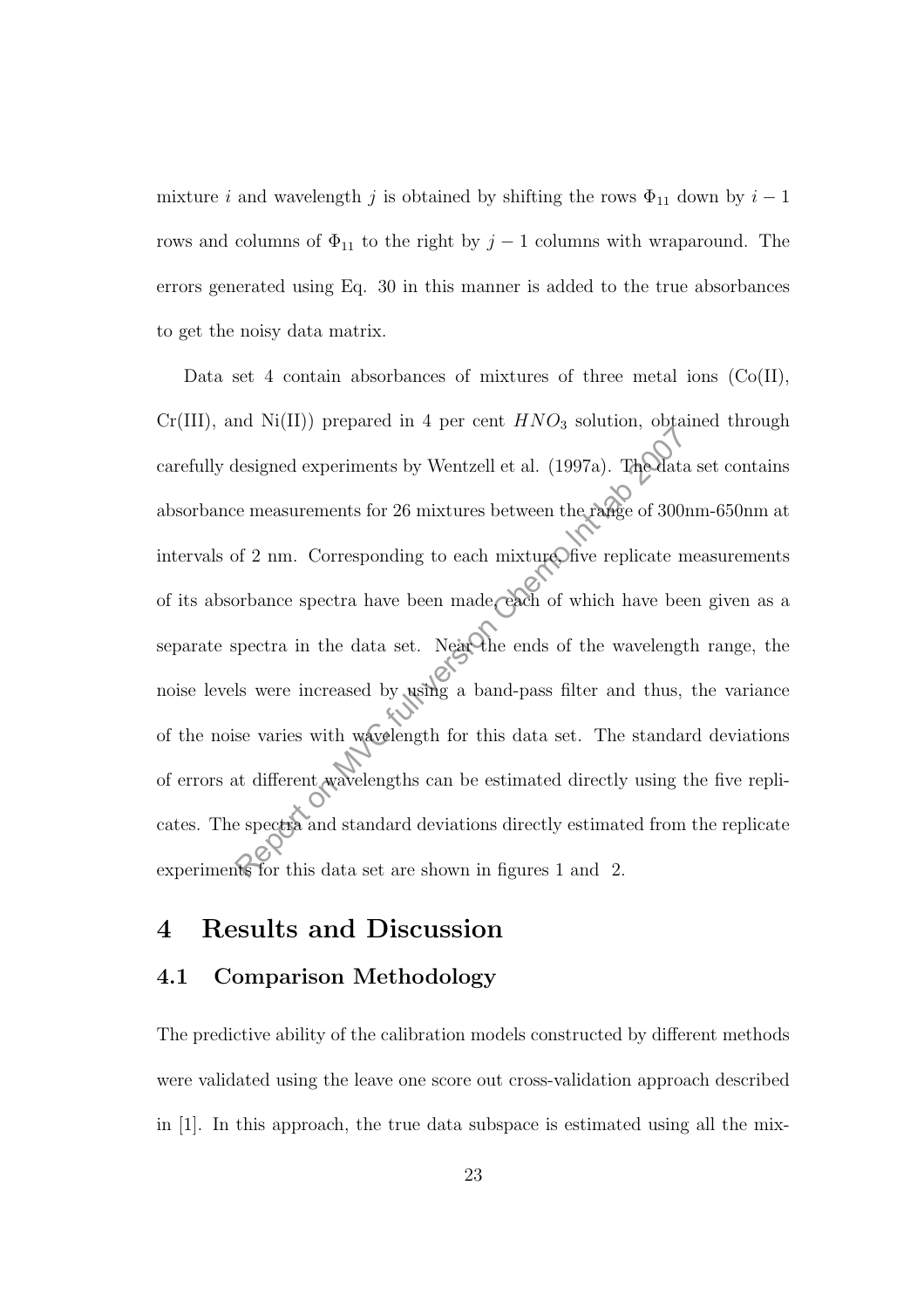

Figure 2: Standard deviations of measurement errors for experimental data set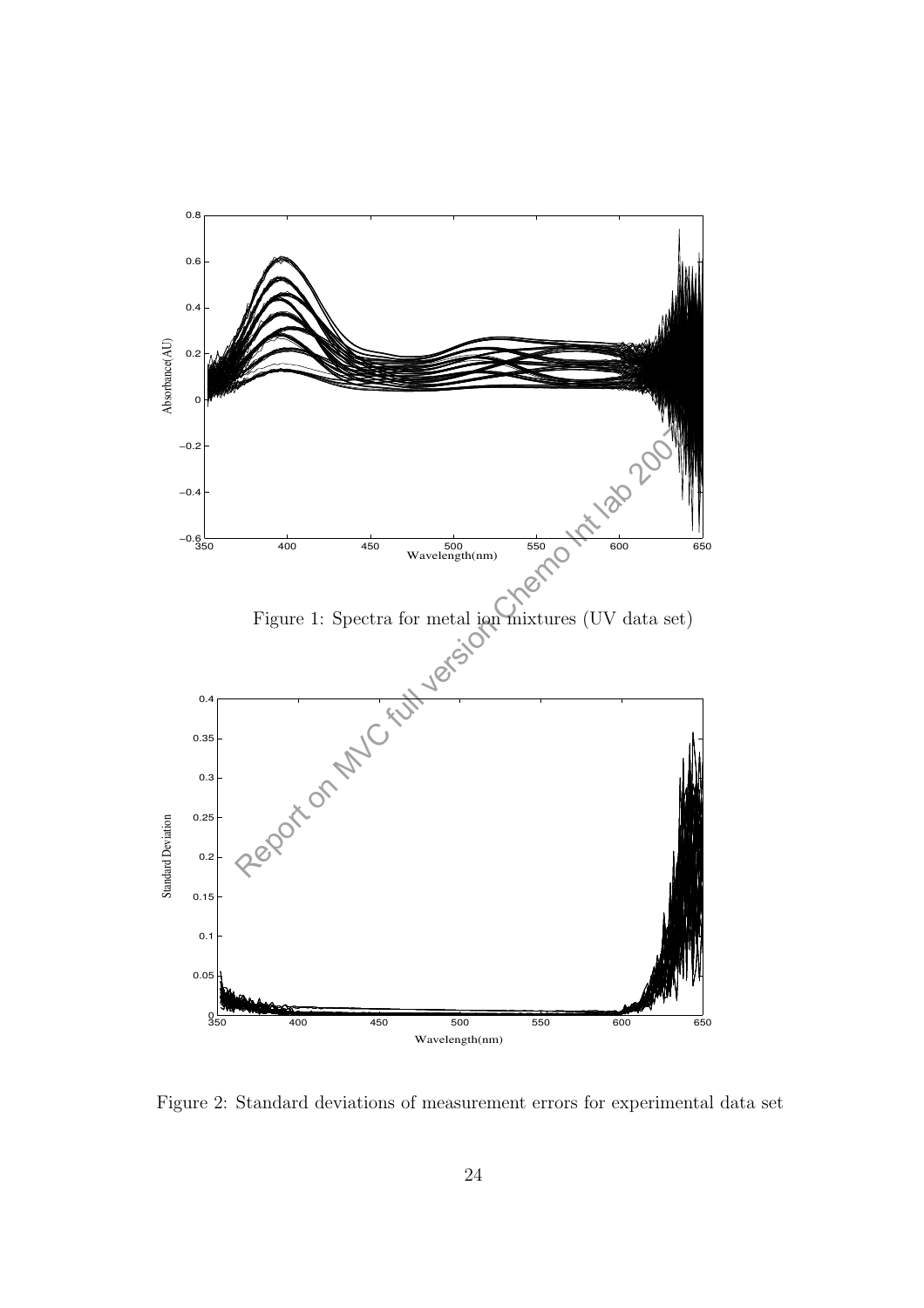tures, but the calibration model is developed by excluding the scores of one of the mixtures. The MVC model is used to predict the concentration of the mixture whose scores were excluded. This process is repeated such that each sample is excluded once, and the root-mean square error (RMSE) between predicted and actual concentrations is calculated by

$$
RMSE = \sqrt{\sum_{i=1}^{m} (c_i^{pred} - c_i^{ref})^2 / m}
$$
 (31)

where  $c_i^{pred}$  and  $c_i^{ref}$  are the predicted and reference concentrations, respectively, of the species in the excluded mixture. An overall or total root-mean square error total (RMSET) can be calculated as square root of the sum of square of RMSE for all the substances present in the mixture. These values give an indication of the predictive ability of the model.  $\mathbb{C}$  $RMSE = \sqrt{\sum_{i=1}^{c} (c_i^{pred} - c_i^{ref})^2/m}$ <br>
d'and  $c_i^{ref}$  are the predicted and reference concentrations,<br>
cies in the excluded mixture. An overall optotal root-mear<br>
SET) can be calculated as square poot of the sum of squ<br>
substa

## 4.2 Performance Comparison on Simulated Data Sets

We first present the performance of PCR, IPCR and MLPCR on simulated data sets. The RMSE results for data set 1 are presented in Table 1. Since the number of species in the mixtures is three, the dimension of the true data subspace is also three. Nevertheless, we present the results obtained by assuming different values for the dimension of the true data subspace. It is observed from Table 1, the lowest RMSET values for all methods are obtained when the dimension of the true data subspace is chosen correctly equal to three (for IPCR there is a marginal reduction in RMSET values when the dimension of the data subspace is taken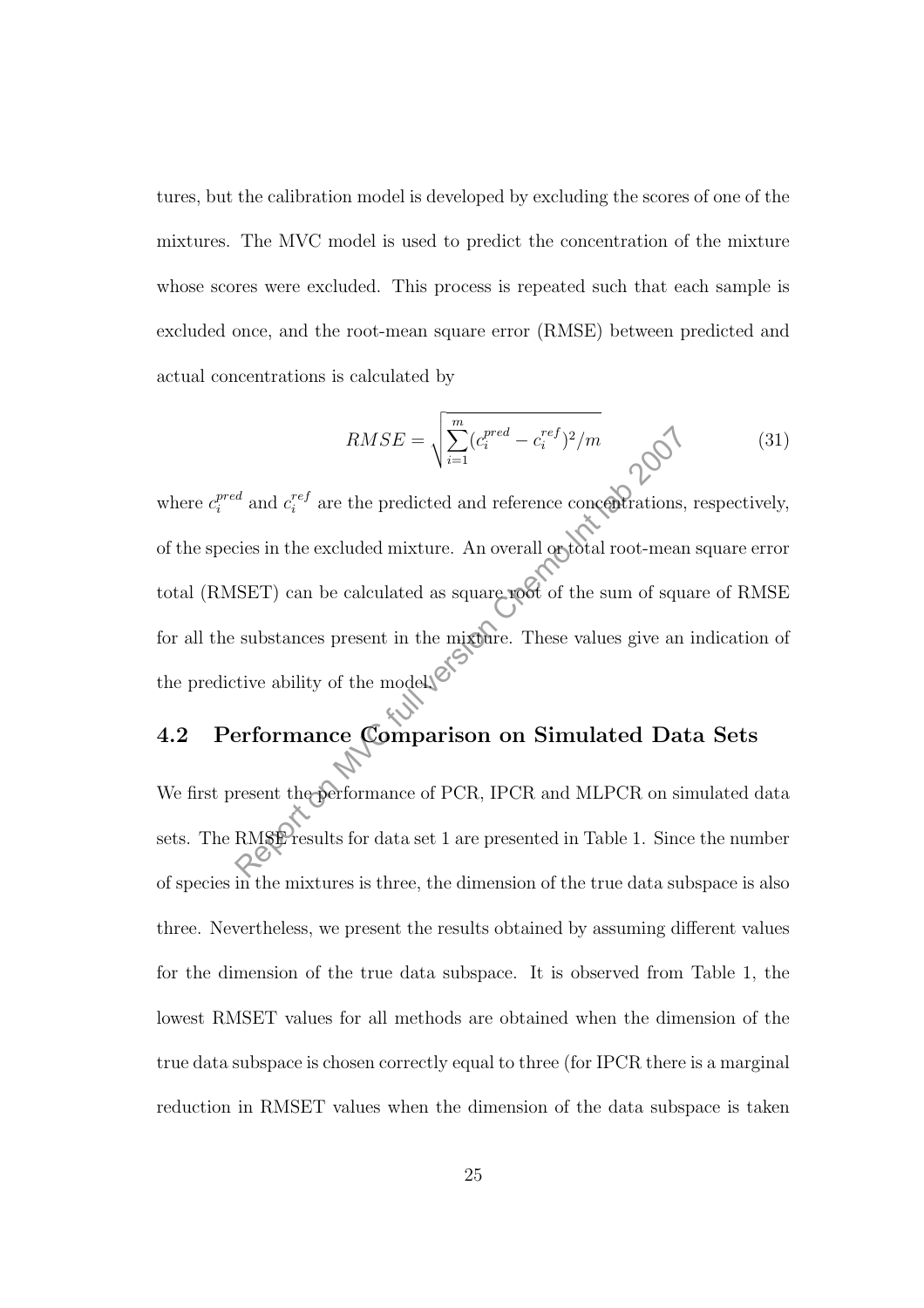to be four, which may be attributed to numerical errors since error variances are being estimated in this method). It may be noted that in the IPCR method, 41 error variances are being estimated (assuming that the error covariance matrix along wavelengths is diagonal). The maximum number of error variances that can be estimated is equal to  $(20 \times 21)/2 = 210$  for this data set. The results in Table 1 shows that the performance of proposed method IPCR is better than PCR, if the dimension of the data subspace is chosen to be three or more, even though both methods use the same information. MLPCR performs better than both PCR and IPCR, but it should be noted that this method requires knowledge of all the error variances, whereas IPCR estimates them from the same data set. A comparison of the standard deviations estimated using IPCR method with the true variances used in simulating data set 1, are shown in figure 3. From Fig. 3, it is observed that the estimated standard deviations are comparable to the true values and the Gaussian profile of the error variances is also estimated effectively. Representative of proposed momedia 2007.<br>
The dimension of the data subspace is chosen to be three c<br>
th methods use the same information. MLPCR perform<br>
and IPCR, but it should be noted that this method require<br>
error var

The results of applying the three methods for data set 2 are shown in table 2. The minimum RMSET values for all three methods are obtained when the dimension of the data subspace is correctly taken to be three. Again it is observed that the performance of IPCR is better than PCR, but worse than MLPCR. For this data set, IPCR has been applied by assuming that the error variances vary only along the wavelength direction. It should be noted, however, that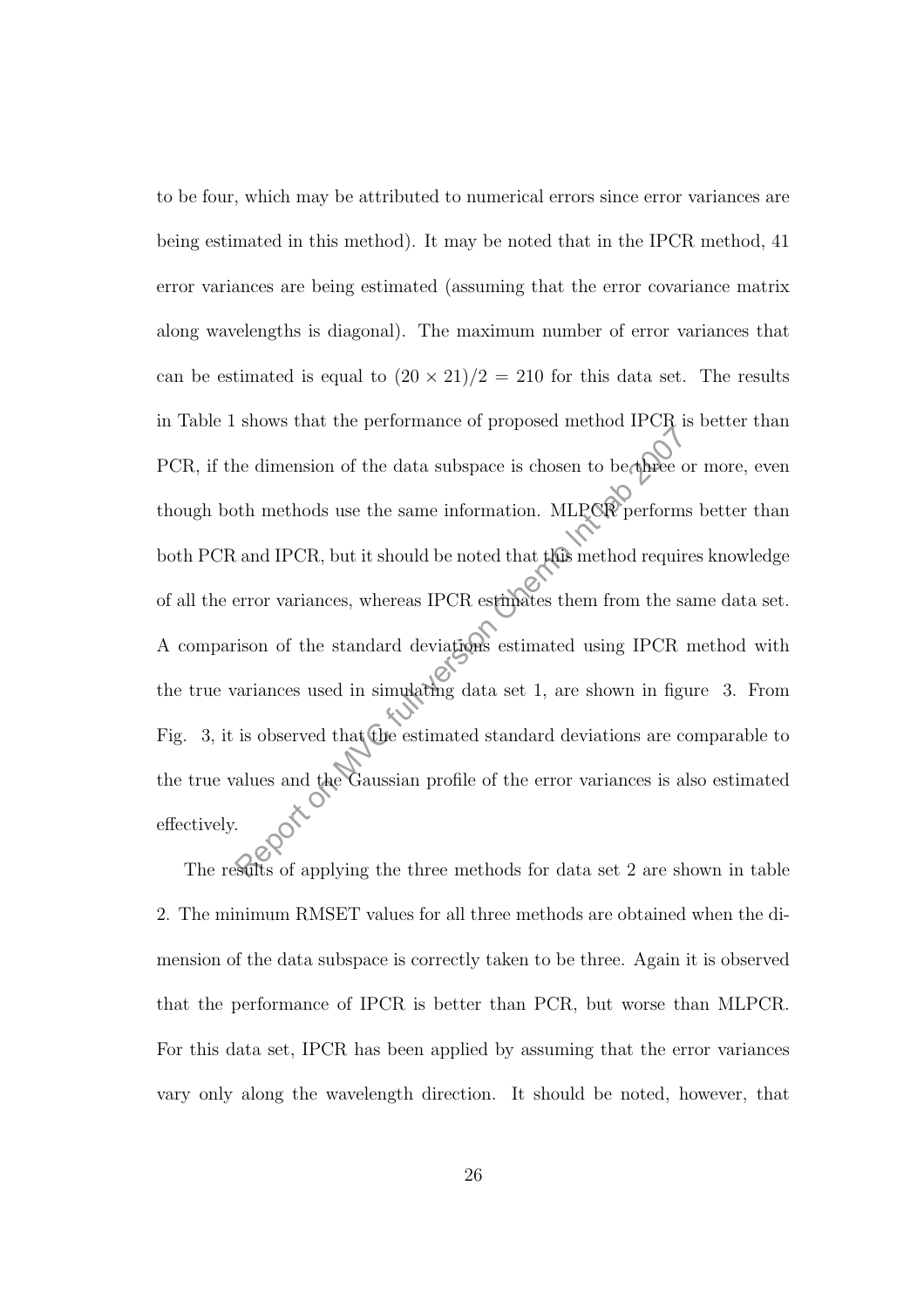| Number of      | <b>Species</b>     | PCR                          | <b>IPCR</b> | <b>MLPCR</b> |
|----------------|--------------------|------------------------------|-------------|--------------|
| latent         |                    |                              |             |              |
| variables      |                    |                              |             |              |
|                | А                  | 0.208                        | 0.198       | 0.159        |
|                | B                  | 0.227                        | 0.244       | 0,274        |
| $\mathbf{1}$   | $\overline{C}$     | 0.203                        | 0.190       | 0.182        |
|                | <b>RMSET</b>       | 0.213                        | 0.212       | 0.210        |
|                | A                  | 0.138                        | 0.185       | 0.077        |
|                | B                  | 0.236                        | 0.226       | 0.283        |
| $\overline{2}$ | $\overline{C}$     | 0.152                        | 0.163       | 0.086        |
|                | <b>RMSET</b>       | 0.181                        | 0.193       | 0.176        |
|                | Α                  | 0.042                        | 0.026       | 0.018        |
|                | B                  | 0.076                        | 0.062       | 0.046        |
| 3              |                    | 0.047                        | 0.025       | 0.017        |
|                | <b>RMSET</b>       | 0.057                        | 0.041       | 0.030        |
|                | А                  | 0.045                        | 0.028       | 0.018        |
|                | Β                  | $\overline{0.080}$           | 0.051       | 0.048        |
|                | $\overline{C}$     | 0.049                        | 0.024       | 0.017        |
|                |                    | 0.060                        |             | 0.031        |
|                | А                  | 0.049                        | 0.032       | 0.018        |
|                | B                  | 0.083                        | 0.058       | 0.051        |
| 5              | $\overline{\rm C}$ | 0.051                        | 0.025       | 0.019        |
|                | <b>RMSET</b>       | 0.063                        | 0.041       | 0.033        |
|                | OTA MY<br>CODO-    | $\mathbb{C}$<br><b>RMSET</b> |             | 0.036        |

Table 1: Comparison of different MVC models for simulated data set 1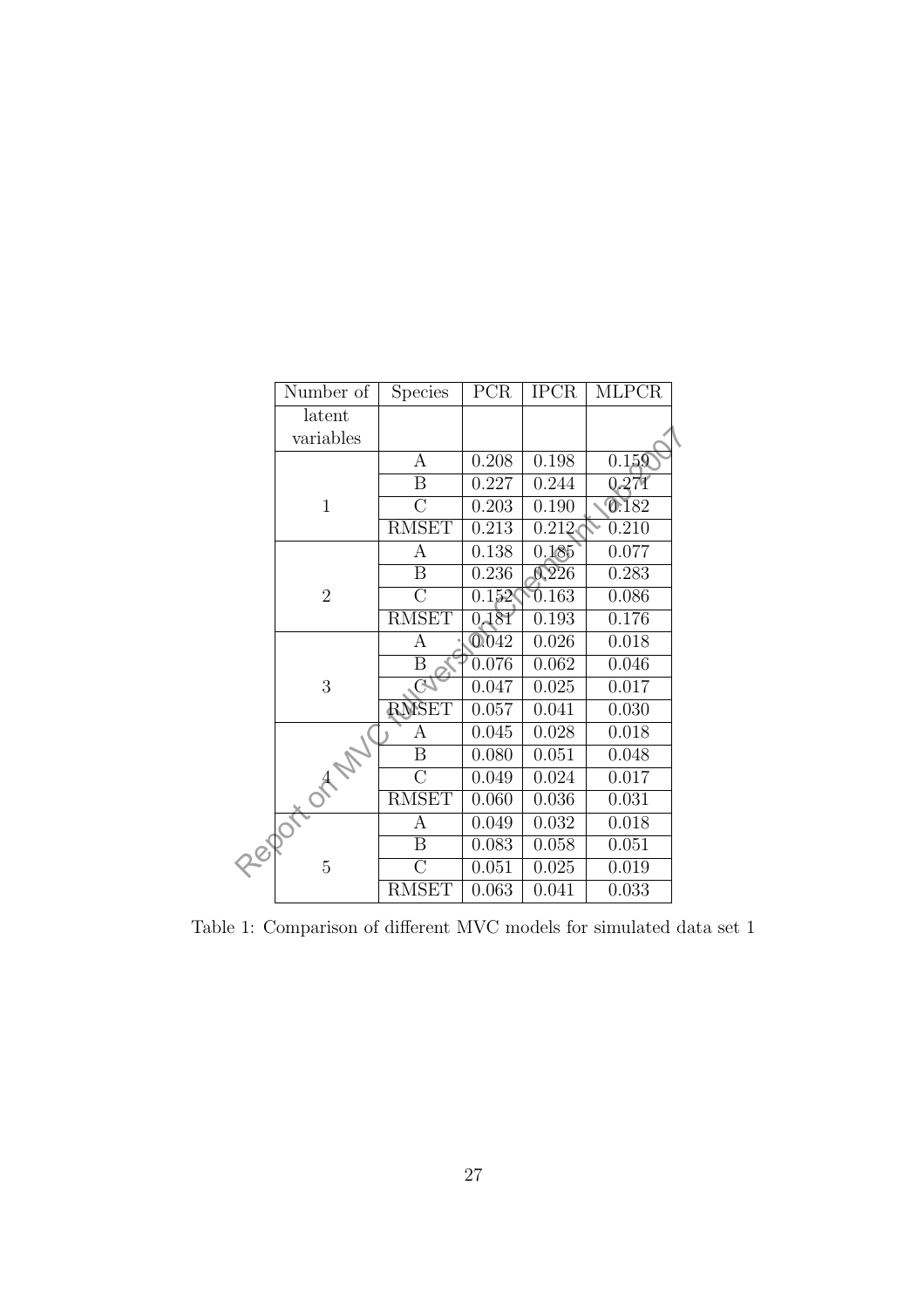for this data set the error variances vary with respect to wavelength as well as with respect to mixtures, which violates the assumptions of IPCR. Despite this, IPCR is able to provide better performance than PCR. The standard deviations estimated using IPCR are compared with the true standard deviations (averaged over all mixtures) in figure 4 when the dimension of the data subspace is correctly taken to be equal to three. The figure shows that the estimated standard deviations are comparable to the actual values, though the estimates are poorer in comparison to data set 1, due to violation of the assumption on the error covariance structure.

Table 3 contains results for data set 3 in which errors are correlated with each other. Although, Wentzell et al.  $(1997a)$  have developed a MLPCA method for correlated errors, we have applied the algorithm which is applicable for uncorrelated errors to investigate the effect of modelling assumptions on performance. The results show that all three methods have identical performance. This is due to the fact that the method that we have used for generating correlated errors tend to equalize the variances of errors in all measurements. The effect of correlation among different errors by itself does not appear to have an adverse impact on the performance of the methods. France comparable to the actual values, though the estimated are comparable to the actual values, though the estimated is the contains results for data set  $\frac{1}{200}$  which errors are contains results for data set  $\frac{1}{2$ 

### 4.3 Performance comparison on Experimental Data

We now present and discuss the results of applying PCR, IPCR, and MLPCR on the experimental data set 4 described in preceding section. This data set con-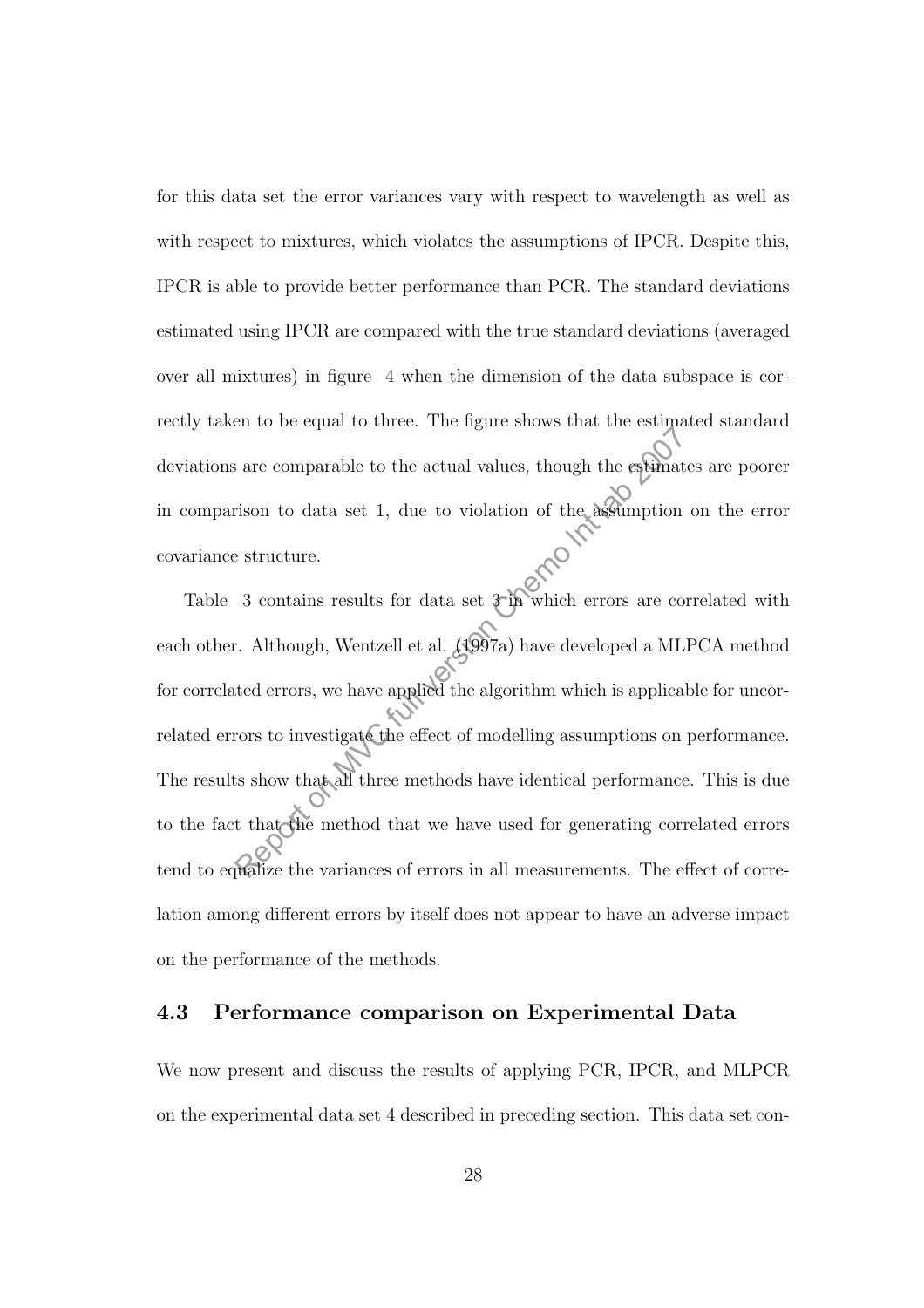

Figure 3: STD of errors at different wavelengths estimated using IPCA for data set 1



Figure 4: STD of errors at different wavelengths estimated using IPCA for data set 2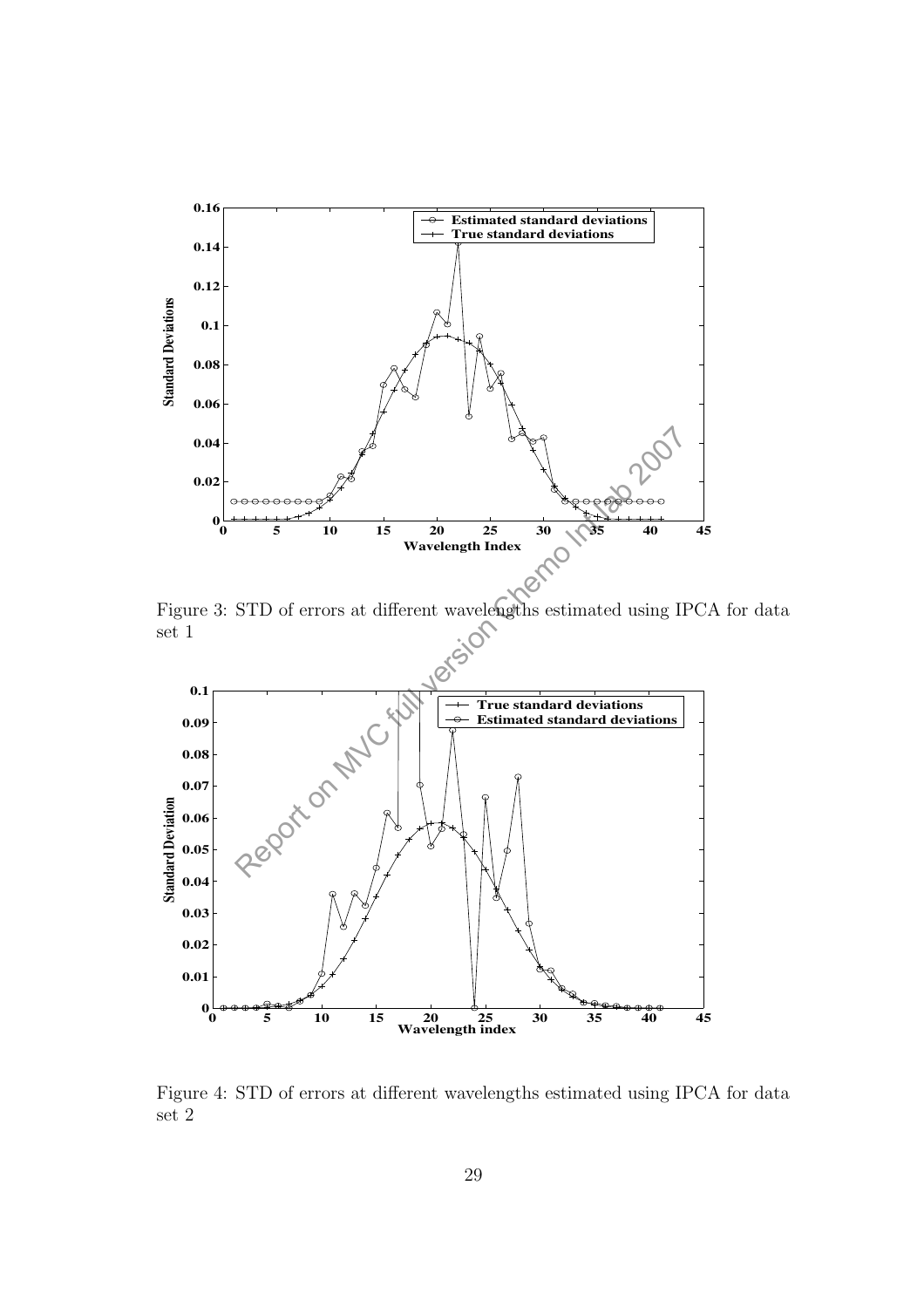| Number of      | <b>Species</b>          | PCR                                                            | <b>IPCR</b> | <b>MLPCR</b> |  |
|----------------|-------------------------|----------------------------------------------------------------|-------------|--------------|--|
| latent         |                         |                                                                |             |              |  |
| variables      |                         |                                                                |             |              |  |
|                | А                       | 0.204                                                          | 0.194       | 0.168        |  |
|                | Β                       | 0.227                                                          | 0.230       | 0.297        |  |
| $\mathbf{1}$   | $\overline{\rm C}$      | 0.206                                                          | 0.210       | 0.188        |  |
|                | <b>RMSET</b>            | 0.212                                                          | 0.212       | 0.225        |  |
|                | А                       | 0.140                                                          | 0.137       | 0.070        |  |
|                | $\boldsymbol{B}$        | 0.237                                                          | 0.234       | 0.295        |  |
| $\overline{2}$ | $\overline{C}$          | 0.143                                                          | 0.163       | 0.065        |  |
|                | <b>RMSET</b>            |                                                                | 0.183       | 0.179        |  |
|                | Α                       | 0.026                                                          | 0.016       | 0.012        |  |
|                | B                       | 0.039                                                          | 0.031       | 0.022        |  |
| 3              |                         | 0.022                                                          |             | 0.006        |  |
|                |                         | 0.030                                                          | 0.022       | 0.015        |  |
|                | А                       | 0.022                                                          | 0.017       | 0.011        |  |
|                | $\overline{\mathrm{B}}$ | 0.039                                                          | 0.031       | 0.023        |  |
|                |                         | 0.025                                                          | 0.018       | 0.006        |  |
|                |                         | 0.030                                                          | 0.023       | 0.015        |  |
|                | А                       | 0.026                                                          | 0.016       | 0.009        |  |
|                | B                       | 0.041                                                          | 0.029       | 0.024        |  |
| $\overline{5}$ | $\overline{\rm C}$      | 0.027                                                          | 0.016       | 0.006        |  |
|                | <b>RMSET</b>            | 0.032                                                          | 0.021       | 0.016        |  |
|                | OTHITIC O<br>GBOY       | $\mathbb{G}$<br><b>RMSET</b><br>$\overline{C}$<br><b>RMSET</b> | 0.179       | 0.013        |  |

Table 2: Comparison of different MVC models for simulated data set 2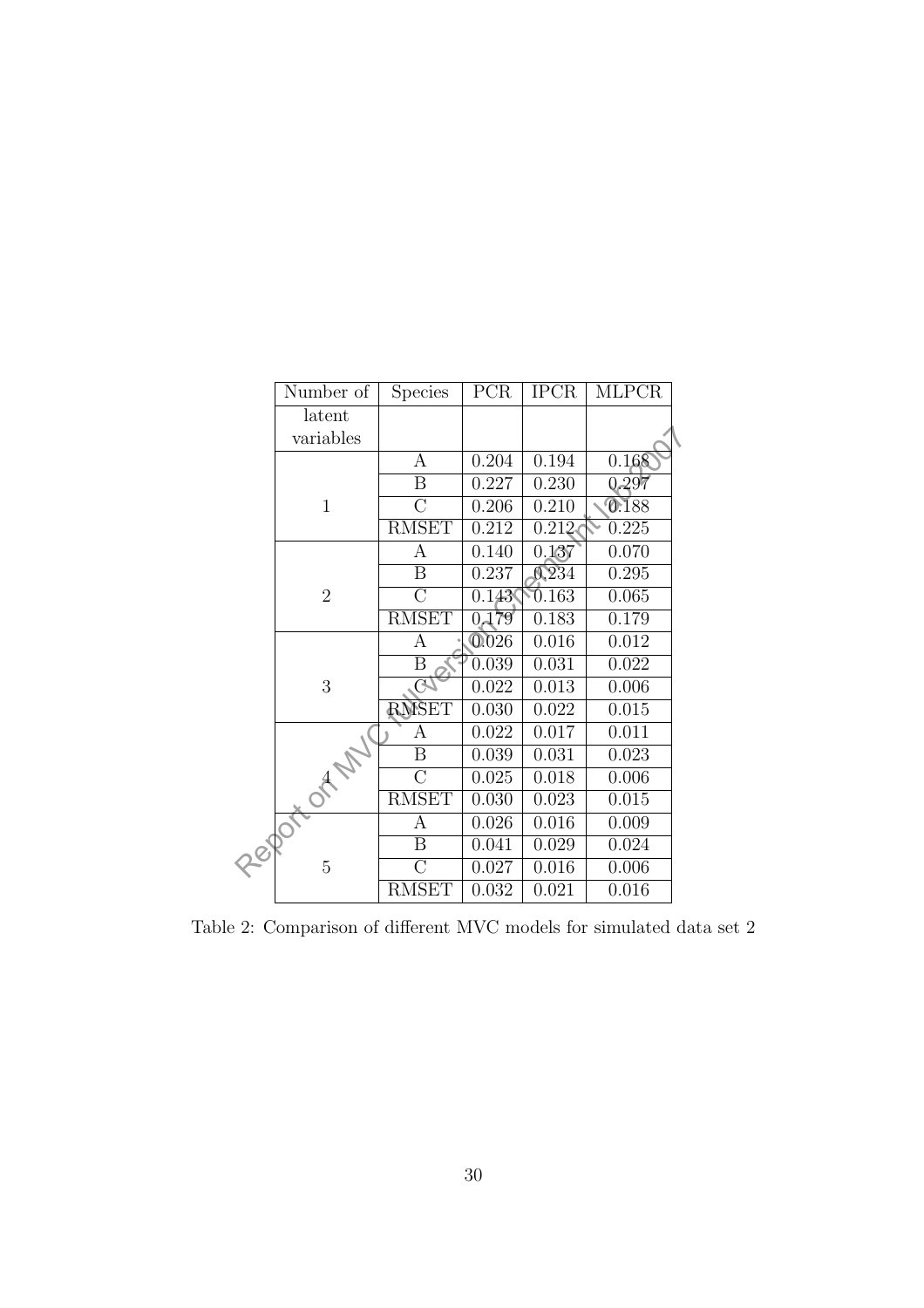| Number of      | <b>Species</b>   | PCR                              | <b>IPCR</b>        | <b>MLPCR</b>          |
|----------------|------------------|----------------------------------|--------------------|-----------------------|
| latent         |                  |                                  |                    |                       |
| variables      |                  |                                  |                    |                       |
|                | A                | 0.229                            |                    | 0.230                 |
|                | B                | 0.186                            |                    | 0.186                 |
| $\mathbf{1}$   | $\overline{C}$   | 0.161                            |                    | 0.161                 |
|                | <b>RMSET</b>     | 0.194                            |                    | 0.195                 |
|                | А                | 0.154                            | 0.170              | 0.114                 |
|                | $\boldsymbol{B}$ | 0.194                            | 0.198              | 0.184                 |
| $\overline{2}$ | $\overline{C}$   | 0.069                            | 0.044              | 0.118                 |
|                | <b>RMSET</b>     | 0.148                            | 0.153              | 0.142                 |
|                | А                | $0.63 \times 10^{-3}$            | 0.001              | 0.001                 |
|                | B                | $0.85 \times 10^{-3}$            | 0.001              | 0.001                 |
| 3              | $\overline{C}$   | $0.\overline{97 \times 10^{-3}}$ | 0.001              | 0.001                 |
|                | <b>RMSET</b>     | $0.83 \times 10^{-3}$            | 0.001              | 0.001                 |
|                | $\boldsymbol{A}$ | $0.65 \times 10^{-3}$            | 0.001              | $0.65 \times 10^{-3}$ |
|                | $\overline{B}$   | $0.91 \times 10^{-3}$            | 0.001              | $1.0 \times 10^{-3}$  |
| 4              | $\overline{C}$   | $0.96 \times 10^{-3}$            | $\overline{0.001}$ | $0.65 \times 10^{-3}$ |
|                | <b>RMSET</b>     | $0.85 \times 10^{-3}$            | 0.001              | $0.88 \times 10^{-3}$ |

Table 3: Comparison of different MVC models for simulated data set 3

tains 26 distinct mixtures whose absorbance spectra have each been measured five times. Wentzell et al. (1997b) applied different MVC methods including PCR and MLPCR on this data set. In their approach, they treated all the 130 samples as distinct samples. This results in five different estimates of concentrations for each of the 26 mixtures. A more correct approach would be to first obtain the average of the five replicate spectra for each mixture and apply the MVC methods to the average spectra. As a first step, we apply PCR, and MLPCR, to the averaged spectra and compare it with the results obtained without averaging, to demonstrate the need for averaging when replicates are available. It should be noted that the size of the data matrix corresponding to  $\begin{tabular}{|c|c|c|c|c|} \hline & $A$ & $0.63\times 10^{-3}$ & $0.001$ & $0.001$ \\ \hline \hline & $B$ & $0.85\times 10^{-3}$ & $0.001$ & $0.001$ \\ \hline & $B$ & $0.85\times 10^{-3}$ & $0.001$ & $0.001$ \\ \hline \hline & {\rm RMSET} & $0.83\times 10^{-3}$ & $0.001$ & $0.001$ \\ \hline & $A$ & $0.65\times 10^{-3}$ & $0.001$ & $0.05\times 10^{-3$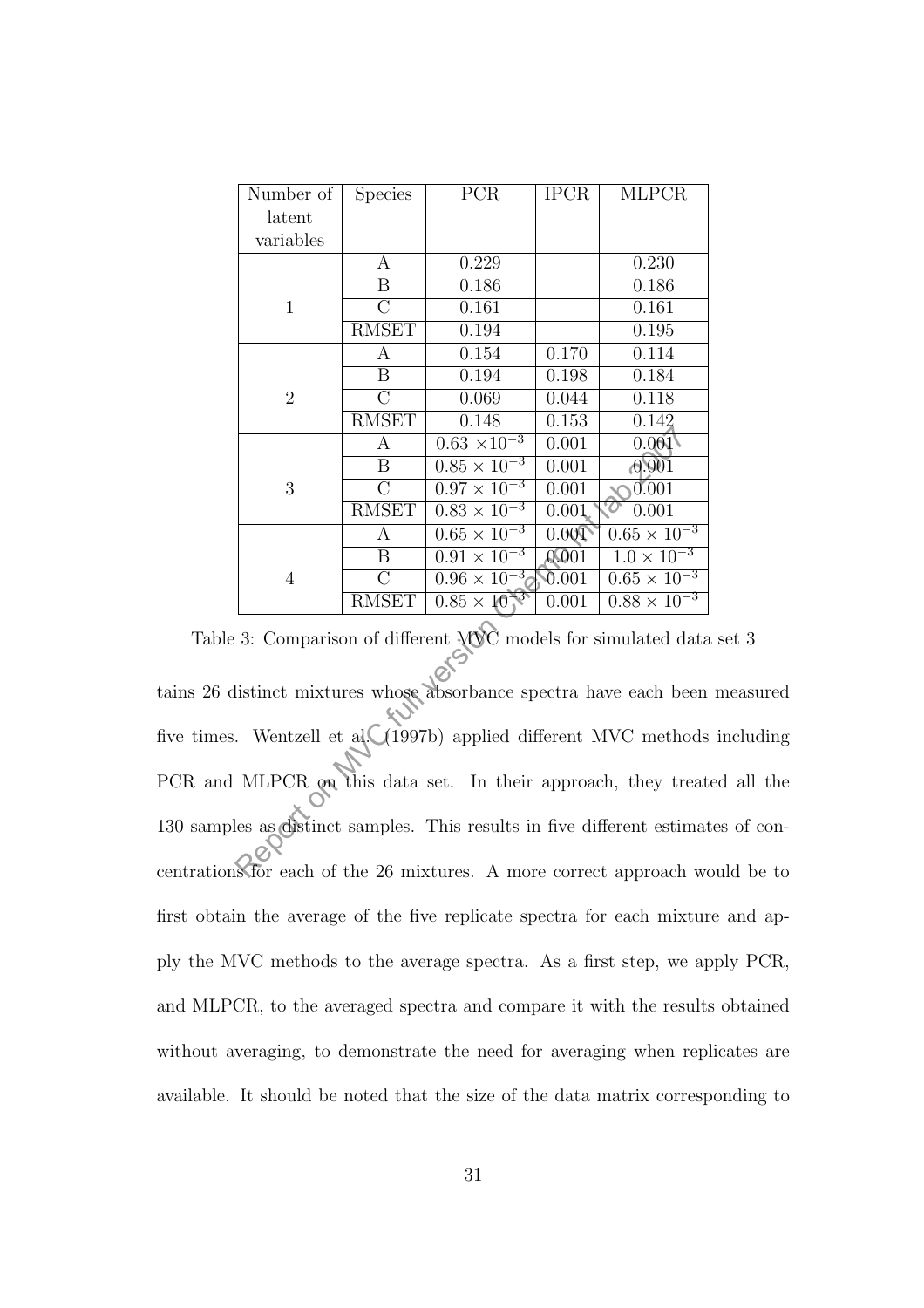the use of averaged data is  $26 \times 176$ , and non-averaged case is  $130 \times 176$ . MLPCR is applied using the variances estimated directly from the five different replicates. The variance of the average spectra is computed by dividing this by the number of replicates. The results of applying the two methods are presented in Table 4. The results show that for MLPCR, the RMSET values do not change significantly beyond three factors (true subspace dimension), whereas for PCR the RMSET values decrease slowly after three factors. These results are consistent with those obtained by Wentzell et al. (1997b). The results also bring out a new and important feature. By comparing the RMSET values obtained for averaged data (26 spectra) with those for non-averaged data (130 spectra) we observe that a significant improvement in PCR performance is obtained by averaging. In the case of MLPCR, the improvement is marginal. The improvement occurs only when the number of latent factors is three or more. The reason for this can be attributed to the fact that by averaging, the error variances are reduced (by a factor equal to the number of replicates) and therefore, the adverse impact of heteroscedastic errors on PCA performance is reduced considerably. Thus when, replicates measurements are available, a simple approach of averaging can itself give significant improvement. The use of MLPCR method gives an additional improvement over that obtained due to averaging. ratures decrease slowly after three factors. These results a<br>e obtained by Wentzell et al. (1997b). The results also bri<br>trant feature. By comparing the RMSE To alues obtained<br>pectra) with those for non-averaged data (130

In this work, our focus is on situations when replicate measurements are not available. Therefore, all further comparisons are made on a data set consisting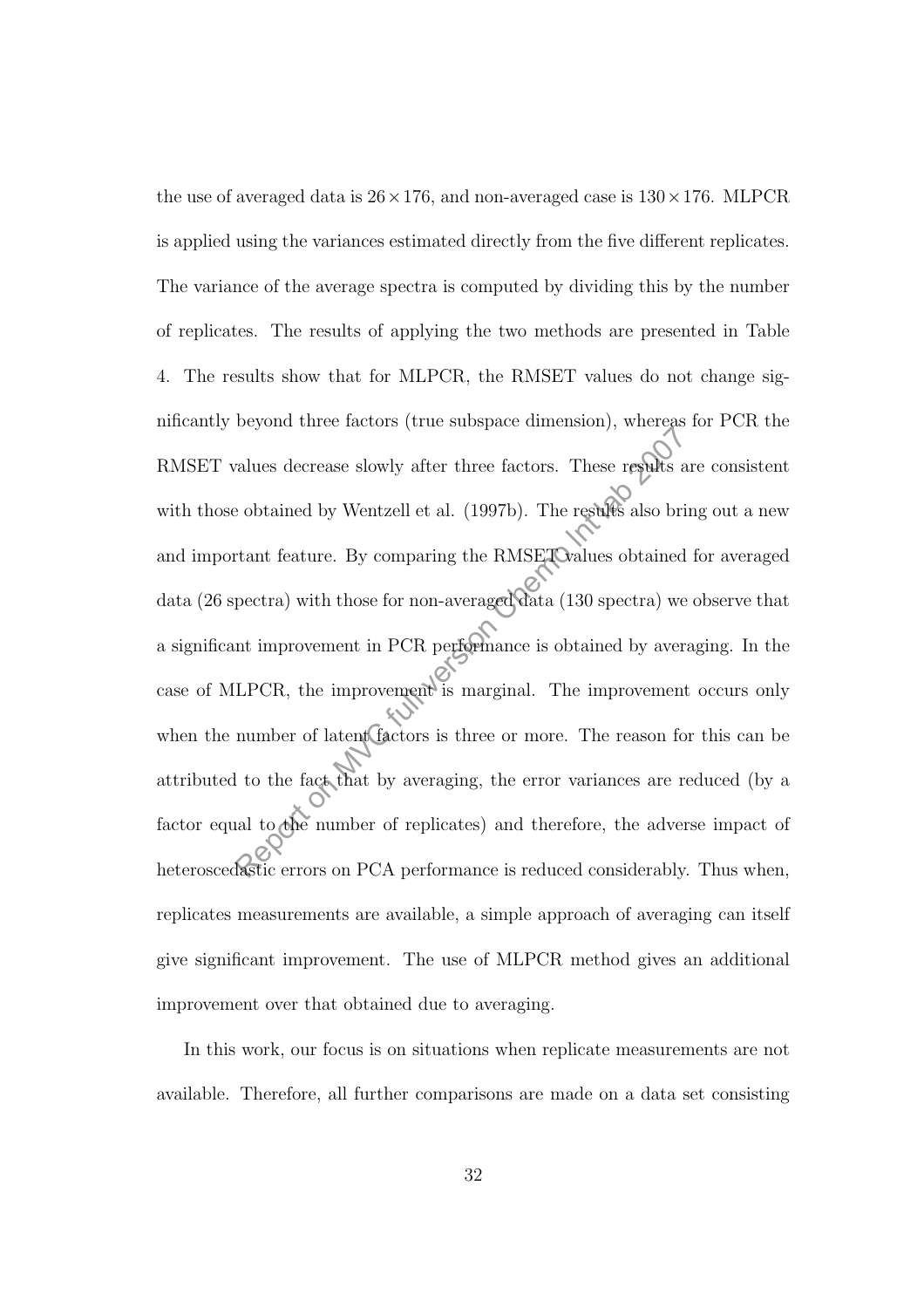| Number of      | <b>Species</b>           | $\overline{PCR}$  | $\overline{PCR}$          | <b>MLPCR</b>      | <b>MLPCR</b>          |
|----------------|--------------------------|-------------------|---------------------------|-------------------|-----------------------|
| Latent         |                          | (130)             | $(26 \text{ samples}$     | (130)             | $(26 \text{ samples}$ |
| factors        |                          | samples)          | average)                  | samples)          | average)              |
|                | Co                       | 11.73             | 12.09                     | 10.94             | 11.28                 |
|                | $\overline{\mathrm{Cr}}$ | $\overline{3.50}$ | $\overline{3.60}$         | 3.06              | 3.15                  |
| $\mathbf{1}$   | Ni                       | 20.61             | 21.21                     | 24.26             | 25.00                 |
|                | Total                    | 13.84             | 14.25                     | 15.46             | 15.94                 |
|                | Co                       | 8.45              | 8.82                      | 204               | 7.53                  |
|                | $\overline{\mathrm{Cr}}$ | 3.16              | $\overline{3.33}$         | 3.05              | 3.22                  |
| $\overline{2}$ | Ni                       | 11.75             | 12.29                     | 16.90             | 17.86                 |
|                | Total                    | 8.56              | 8.95                      | 10.74             | 11.34                 |
|                | Co                       | 8.32              | $\overline{\mathbb{C}77}$ | 0.48              | 0.28                  |
|                | $\overline{\text{Cr}}$   | 3.17              | $\overline{0.40}$         | $\overline{0.13}$ | 0.09                  |
| 3              | Ni                       | 11.84             | 1.55                      | 0.63              | 0.34                  |
|                | Total                    | 8.55              | $\overline{1.03}$         | 0.46              | 0.26                  |
|                | $\overline{\mathrm{Co}}$ | 8.35              | 0.79                      | 0.48              | 0.28                  |
|                | $\overline{\text{Cr}}$   | 3,19              | 0.28                      | 0.13              | 0.09                  |
| $\overline{4}$ | Ni                       | 11.91             | 1.24                      | 0.61              | 0.33                  |
|                | Total                    | 8.60              | 0.87                      | 0.45              | 0.26                  |
|                | $\overline{\text{Co}}$   | $5.55\,$          | 0.83                      | $0.26\,$          | 0.28                  |
|                | <b>Gr</b>                | 2.35              | 0.27                      | 0.09              | 0.09                  |
| $\overline{5}$ | Ňi                       | 7.75              | 1.29                      | 0.44              | 0.35                  |
|                | Total                    | 5.67              | 0.90                      | 0.30              | 0.27                  |
|                | Co                       | $2.35\,$          | 0.87                      | 0.23              | $0.14\,$              |
|                | $\overline{\mathrm{Cr}}$ | 0.75              | 0.27                      | 0.08              | $\overline{0.06}$     |
| 6              | Ni                       | $3.12\,$          | 1.26                      | 0.43              | $0.29\,$              |
|                | Total                    | 2.30              | $\overline{0.90}$         | $\overline{0.28}$ | 0.19                  |

Table 4: Comparison of PCR and MLPCR on averaged and non-averaged data for experimental data set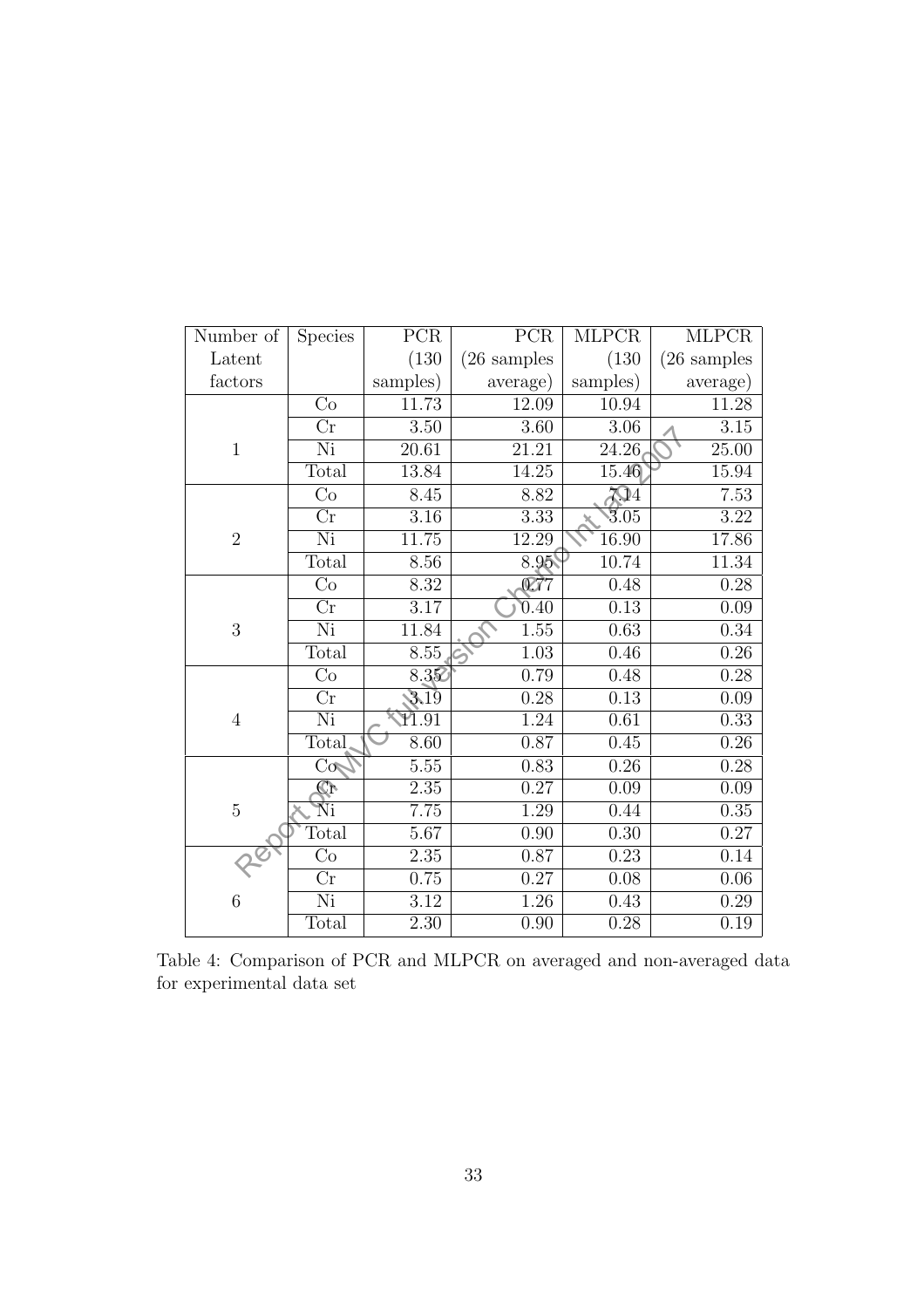of non-replicated measurements of spectra of 26 mixtures. This data set is constructed by randomly picking one mixture spectra from each of the five replicates of the original data set.

Table 5 shows the results of applying PCR, MLPCR and IPCR on two different random sets of 26 mixtures drawn from the experimental data set. IPCR is applied under the assumption that the error variances vary with respect to mixtures, but are constant with respect to wavelengths. Thus, 26 different variances have to be estimated in this method. The results of Table  $\widehat{\mathcal{G}}$  show that the performance of PCR and IPCR are comparable, while the MVC model developed using MLPCR has much better predictive capability (if the number of latent factors are chosen to be three or more). The utilization of error variances has resulted in better performance of MLPCR. However, although IPCR attempts to take into account differences in error variances across mixtures by estimating these along with the subspace, no improvement in performance over PCR is obtained. This could be due to the fact that the predominant variation of error variation for this data set is along wavelength direction and not along mixture direction. are constant with respect to wavelengths. Thus, 26 different estimated in this method. The results of Table 3 show the PCR and IPCR are comparable, while the MVC model devans much better predictive capability (if the numbe

In order to verify the above hypothesis, we apply IPCR to the same two random data sets, by assuming that the error variances vary along wavelength direction, but are constant along mixture direction. In this case, it is necessary to estimate 176 error variances simultaneously along with the data subspace in the first step of MVC model development, by using the transpose of the  $26 \times 176$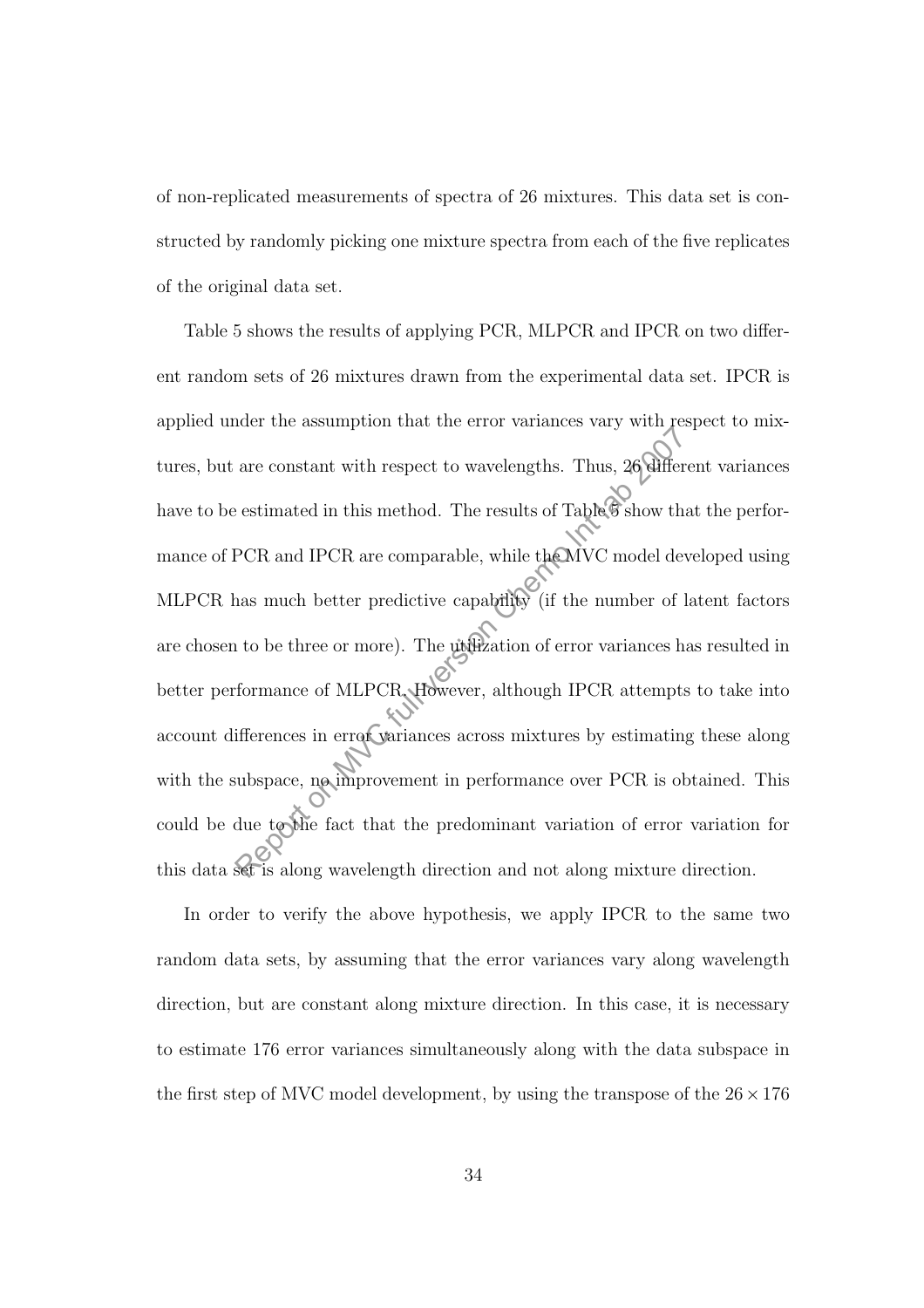| Number of      | <b>Species</b>           | PCR      | PCR      | <b>IPCR</b>       | <b>IPCR</b>       | <b>MLPCR</b>      | <b>MLPCR</b>      |
|----------------|--------------------------|----------|----------|-------------------|-------------------|-------------------|-------------------|
| Latent         |                          | Set1     | Set2     | Set1              | Set2              | Set1              | Set2              |
| factors        |                          |          |          |                   |                   |                   |                   |
|                | Co                       | 12.30    | 12.01    | 12.30             | 12.03             | 11.43             | 11.22             |
|                | Cr                       | 3.58     | 3.68     | 3.59              | 3.68              | 3.12 <sub>A</sub> | 3.18              |
| $\mathbf{1}$   | Ni                       | 21.15    | 21.06    | 21.14             | 21.02             | 24,95             | 24.95             |
|                | Total                    | 14.28    | 14.16    | 14.27             | 14.14             | 15.95             | 15.90             |
|                | Co                       | 9.45     | 8.84     | $9.51\,$          | 6.93              | $\overline{7}.67$ | 7.46              |
|                | $\overline{\text{Cr}}$   | 3.30     | 3.49     | $\overline{3.30}$ | $3.83*$           | 3.19              | 3.26              |
| $\overline{2}$ | Ni                       | 13.97    | 13.77    | 14.49             | 18.12             | 17.96             | 17.70             |
|                | Total                    | 9.92     | 9.66     | 10.19             | <b>N.42</b>       | 11.43             | 11.25             |
|                | Co                       | 10.07    | 8.60     | 8.83              | 7.04              | 0.66              | 0.70              |
|                | $\overline{\mathrm{Cr}}$ | 3.27     | 3.61     | 2.71              | 3.04              | $\overline{0.19}$ | $\overline{0.15}$ |
| 3              | Ni                       | 13.56    | 14.08    | $\sqrt{2.70}$     | 15.12             | 0.70              | 1.06              |
|                | Total                    | 9.93     | 9.75     | 9.07              | 9.79              | 0.56              | 0.74              |
|                | Co                       | 8.75     | 8.65     | $6.93\,$          | 7.95              | 0.68              | 0.70              |
|                | $\overline{\text{Cr}}$   | $3.27$ ; | 3.61     | 2.71              | 3.04              | 0.19              | 0.15              |
| $\overline{4}$ | $\overline{\text{Ni}}$   | 13.56    | 14.08    | 12.70             | 15.12             | 0.70              | 1.06              |
|                | Total                    | 9.93     | 9.75     | 9.07              | 9.79              | $0.56\,$          | 0.74              |
|                | Co                       | 6.22     | 6.86     | 7.36              | $5.34\,$          | 0.32              | 0.68              |
|                | $\Im$                    | 2.46     | 1.84     | $\overline{2.75}$ | $\overline{3.20}$ | $\overline{0.10}$ | 0.15              |
| $\overline{5}$ | Ñi                       | 9.86     | 6.28     | 13.32             | 15.20             | 0.45              | 1.13              |
|                | Total                    | 6.88     | 5.48     | 8.93              | 9.48              | 0.33              | 0.77              |
|                | Co                       | 5.56     | $3.24\,$ |                   |                   | $0.67\,$          | 0.68              |
|                | Cr                       | 1.89     | $1.28\,$ |                   |                   | $0.19\,$          | 0.15              |
| 6              | Ni                       | 6.73     | 4.33     |                   |                   | 0.67              | 1.10              |
|                | Total                    | 5.16     | 3.21     |                   |                   | $0.56\,$          | 0.75              |

Table 5: Comparison of MVC models on two random subsets of experimental data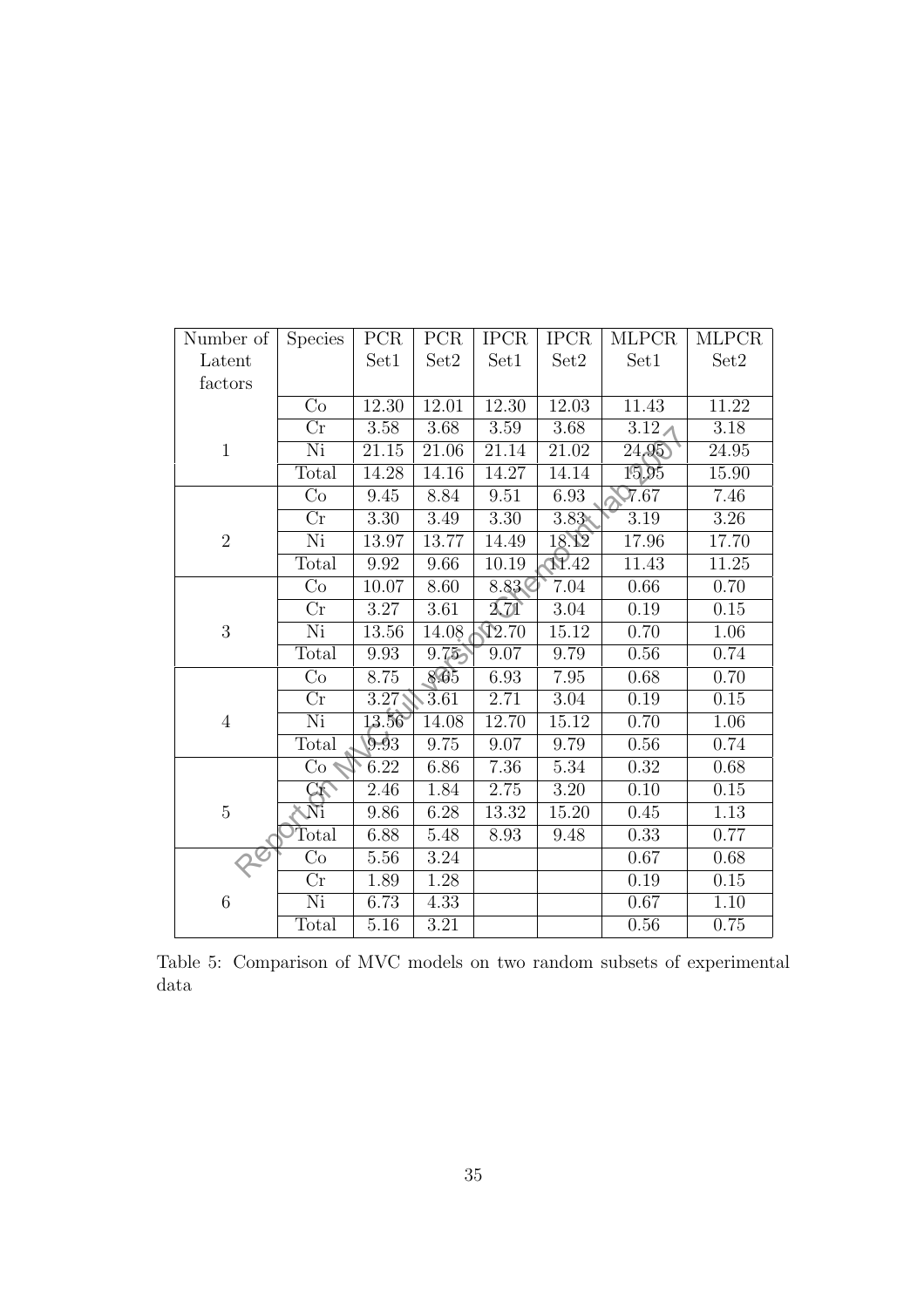data matrix. It was found that the optimization algorithm did not converge due to the large number of optimization variables. A sub-optimal approach we have developed to resolve this problem is as follows. We first divide the  $176 \times 26$ data matrix into sub-matrices of dimensions not exceeding 50 rows each. By treating each sub-matrix separately, we are required to estimate only 50 error variances simultaneously. Since, the subspace estimated for each sub-matrix will not be identical, we need to estimate a unique subspace. For this purpose, once we estimate all of the error variances (corresponding to different wavelengths) by above sub-optimal approach, we collate all of them to construct the error covariance matrix and use it to transform the entire  $176 \times 50$  data matrix as in Eq. 10. A singular value decomposition of this transformed data can be used to estimate the true data subspace as described in subsection 2.3. It should be noted that this last step is similar to applying MLPCA using known error covariance matrix, with the difference that this error covariance matrix is estimated by applying the IPCR method to each sub-matrix separately. The sub-optimal IPCR approach described here is a general strategy that can be used for all data sets where it s required to estimate a large number of error variances. The results of applying this method to the random data sets drawn from the experimental data set are presented in Table 6. The results clearly show that the MVC model developed using IPCR has as good predictive capabilities as the MLPCR model (compare with last two columns of Table 5), if we choose the number of factors examples on Music and the state of MBIs I<br>antical, we need to estimate a unique subspace. For this I<br>te all of the error variances (corresponding to different<br>sub-optimal approach, we collate all of them to constribute<br>in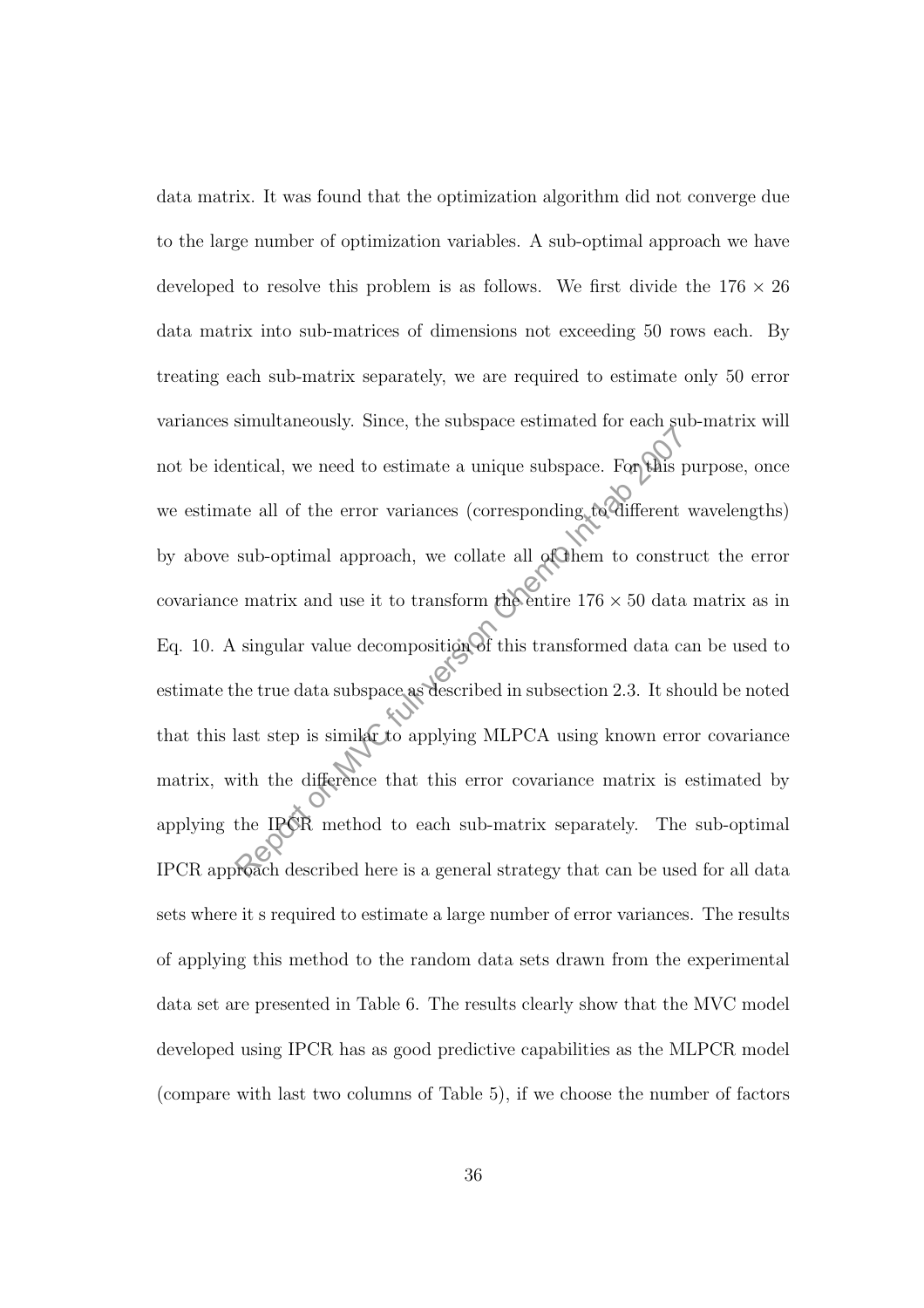| Number of      | <b>Species</b>      | <b>IPCR</b> | <b>IPCR</b> |  |
|----------------|---------------------|-------------|-------------|--|
| latent factors |                     | Set 1       | $Set\ 2$    |  |
|                | Co                  | 0.68        | 0.76        |  |
|                | $\operatorname{Cr}$ | 0.16        | 0.13        |  |
| 3              | Ni                  | 1.67        | 2.59        |  |
|                | Total               | 1.04        | 1.56        |  |
|                | Co                  | 0.13        | 0.18        |  |
|                | Cr                  | 0.09        | 0.11        |  |
| 4              | Ni                  | 0.47        | 0.51        |  |
|                | Total               | 0.29        | 0.32        |  |
|                | Co                  | 0.14        | 0.19        |  |
|                | $\operatorname{Cr}$ | 0.08        | 0.12        |  |
| 5              | Ni                  | 0.46        | 0.46        |  |
|                | Total               | 0.28        | 0.30        |  |
|                | $\rm{Co}$           | 0.17        | 0.19        |  |
|                | Cr                  | 0.09        | 0.10        |  |
| 6              | Ni                  | 0.55        | 0.39        |  |
|                | Total               | 0.34        | 0.24        |  |

Table 6: Performance of IPCR on experimental data assuming error std varies with wavelength

equal to four or more. It can be noted that the best performance is obtained if we choose the number of factors to be one more than the actual number of species in the mixture. The extra factor could be due to the differences in error variances along sample direction (which has not been accounted for in the model) being artificially modelled as an additional factor.  $\begin{array}{r|l} \hline \text{Cr} & 0.08 & 0.12 \ \hline \text{Total} & 0.28 & 0.30 \ \hline \text{Total} & 0.28 & 0.300 \ \hline \text{Co} & 0.17 & 0.07 \ \hline \text{Cr} & 0.09 & 0.10 \ \hline \text{Cr} & 0.09 & 0.10 \ \hline \text{N} & \text{C}_r & 0.09 & 0.10 \ \hline \text{N} & 0.550 & 0.39 \ \hline \text{Total} & 0.34 & 0.24 \ \hline \text{Performance of IPCR on experimental data$ 

The estimated values of standard deviations using the above sub-optimal approach when the number of latent factors are chosen to be three, is shown in figure ??.

As shown in the graph, the estimated error standard deviations using the IPCR method follows the boat shaped trend in the 'true' standard deviations es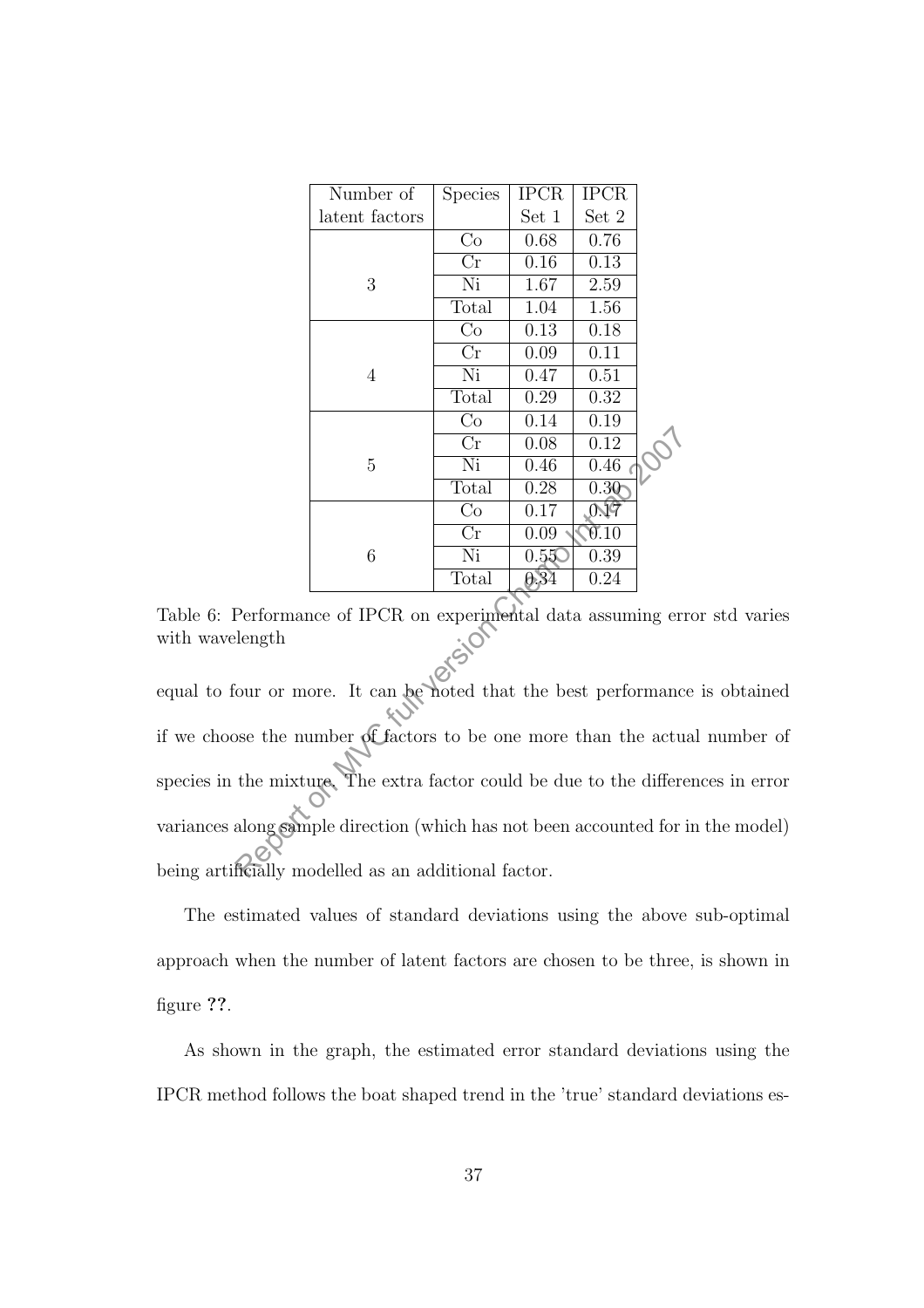timated from the replicate measurements. These results show that the proposed method is able to perform almost as well as the MLPCR method without the need for replicate measurements. The results also confirm that the differences in error variances in the wavelength direction are more dominant than those along the mixture direction.

# 5 Summary

We have proposed a new approach for developing multivariate calibration models from non-replicated measurements when the error variances in absorbance measurements vary along one mode. In particular, we note that the dominant mode of variation of error variances is usually along wavelength direction. The MVC model developed using the proposed approach has better prediction accuracies than that obtained using PCR, and approaches the accuracy of the MVC model developed using maximum likelihood PCR method which requires replicate measurements. For applying the proposed method to data sets which require a large number of error variances to be estimated, an approach has been developed, based on dividing the data set into manageable subsets. mary<br>
roposed a new approach for developing multivary calibr<br>
replicated measurements when the error variances in absorting<br>
example in the error variances is usually<br>
along wavelength direction<br>
on of error variances is u

# References

[1] Wentzell, P. D., Andrews, D. T., and Kowalski, B. R. (1997b) Maximum likelihood multivariate calibration. Analytical Chemistry, 69, 2299–2311.